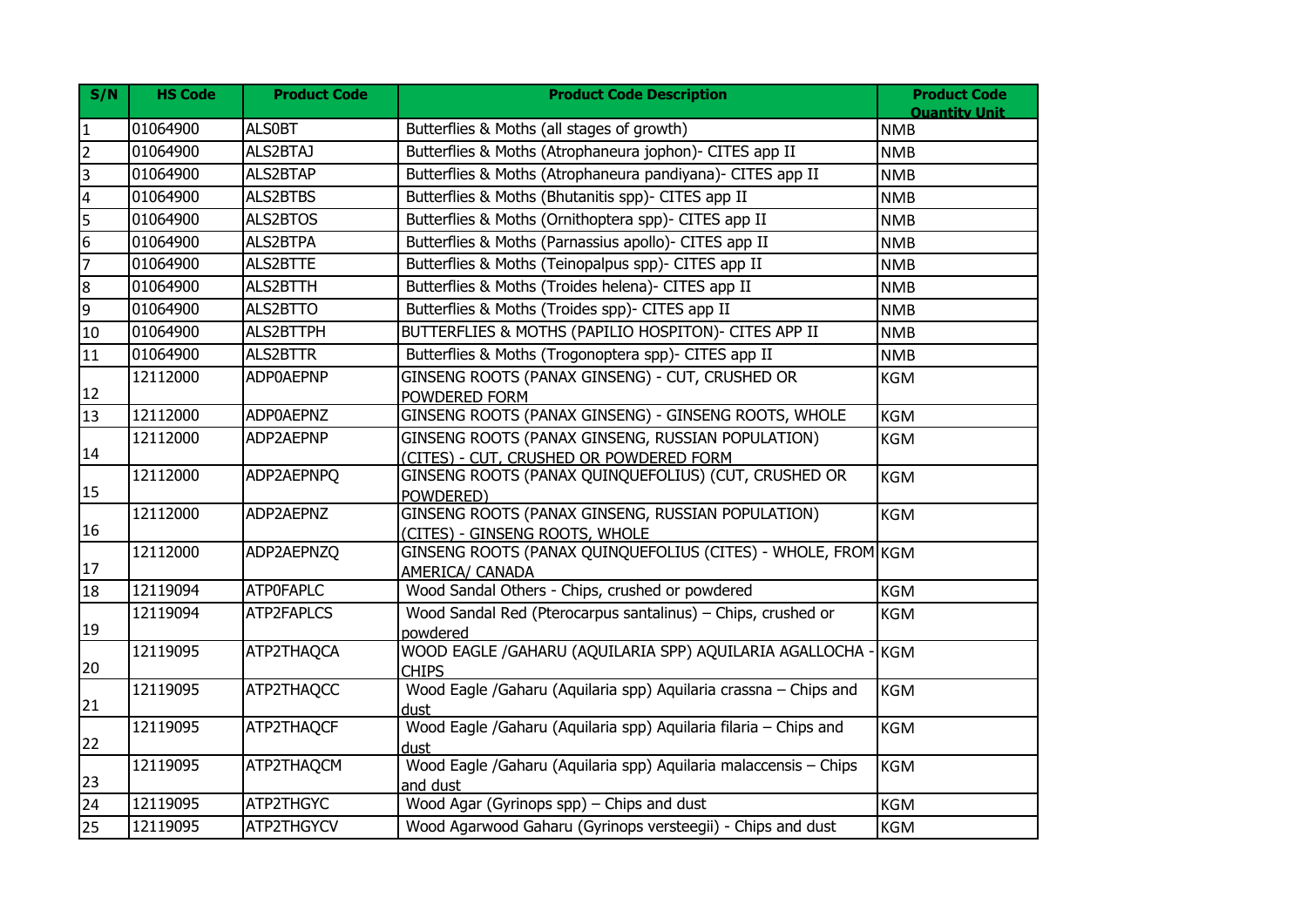| 26 | 12119098 | ATP0SZC    | Wood Scented Others - Chips, shavings, crushed or powdered                                                                  | KGM        |
|----|----------|------------|-----------------------------------------------------------------------------------------------------------------------------|------------|
| 27 | 12119098 | ATP2ROPRCA | Wood Stink Red (Prunus africana) – Chips, crushed or powdered                                                               | <b>KGM</b> |
| 28 | 33012990 | ATP2LUNAOR | Anuba rosaeodora - Essential oil                                                                                            | <b>KGM</b> |
| 29 | 33012990 | ATP2MCOAR  | Adansonia grandidier - Essential oil                                                                                        | <b>KGM</b> |
| 30 | 33012990 | ATP2ZABUOS | Buinesia sarmiento - Essential oil                                                                                          | KGM        |
| 31 | 44032110 | ATR00ZB    | Wood, Pine (Pinus koraiensiss) - Baulks, of which any cross-sectional MTQ<br>dimension is 15 cm or more                     |            |
| 32 | 44032110 | ATR00ZL    | Wood, Pine (Pinus koraiensiss) - Logs, of which any cross-sectional<br>dimension is 15 cm or more                           | <b>MTQ</b> |
| 33 | 44032190 | ATR00ZO    | Wood, Pine (Pinus koraiensis) Poles or Piles, of which any cross-<br>sectional dimension is 15 cm or more                   | <b>MTQ</b> |
| 34 | 44032190 | ATR00ZP    | Wood, Pine (Pinus koraiensis) - Mine Timbers, of which any cross-<br>sectional dimension is 15 cm or more                   | <b>MTQ</b> |
| 35 | 44032190 | ATR00ZU    | Wood, Pine (Pinus koraiensis) - Pulpwood, of which any cross-<br>sectional dimension is 15 cm or more                       | <b>MTQ</b> |
| 36 | 44032210 | ATR00ZB    | Wood, Pine (Pinus koraiensiss) - Baulks, of which any cross-<br>sectional dimension is less than 15 cm                      | <b>MTQ</b> |
| 37 | 44032210 | ATR00ZL    | Wood, Pine (Pinus koraiensiss) - Logs, of which any cross-sectional<br>dimension is less than 15 cm                         | <b>MTQ</b> |
| 38 | 44032290 | ATR00ZO    | Wood, Pine (Pinus koraiensis) Poles or Piles, of which any cross-<br>sectional dimension is less than 15 cm                 | <b>MTQ</b> |
| 39 | 44032290 | ATR00ZP    | Wood, Pine (Pinus koraiensis) - Mine Timbers, of which any cross-<br>sectional dimension is less than 15 cm                 | <b>MTQ</b> |
| 40 | 44032290 | ATR00ZU    | Wood, Pine (Pinus koraiensis) - Pulpwood, of which any cross-<br>sectional dimension is less than 15 cm                     | <b>MTQ</b> |
| 41 | 44032310 | ATR1PIABBG | Wood, Guatemalan Fir or Pinabete (Abies guatemalensis) - Baulks, of<br>which any cross-sectional dimension is 15 cm or more | <b>MTQ</b> |
| 42 | 44032310 | ATR1PIABLG | Wood, Guatemalan Fir or Pinabete (Abies guatemalensis) - Logs, of<br>which any cross-sectional dimension is 15 cm or more   | <b>MTQ</b> |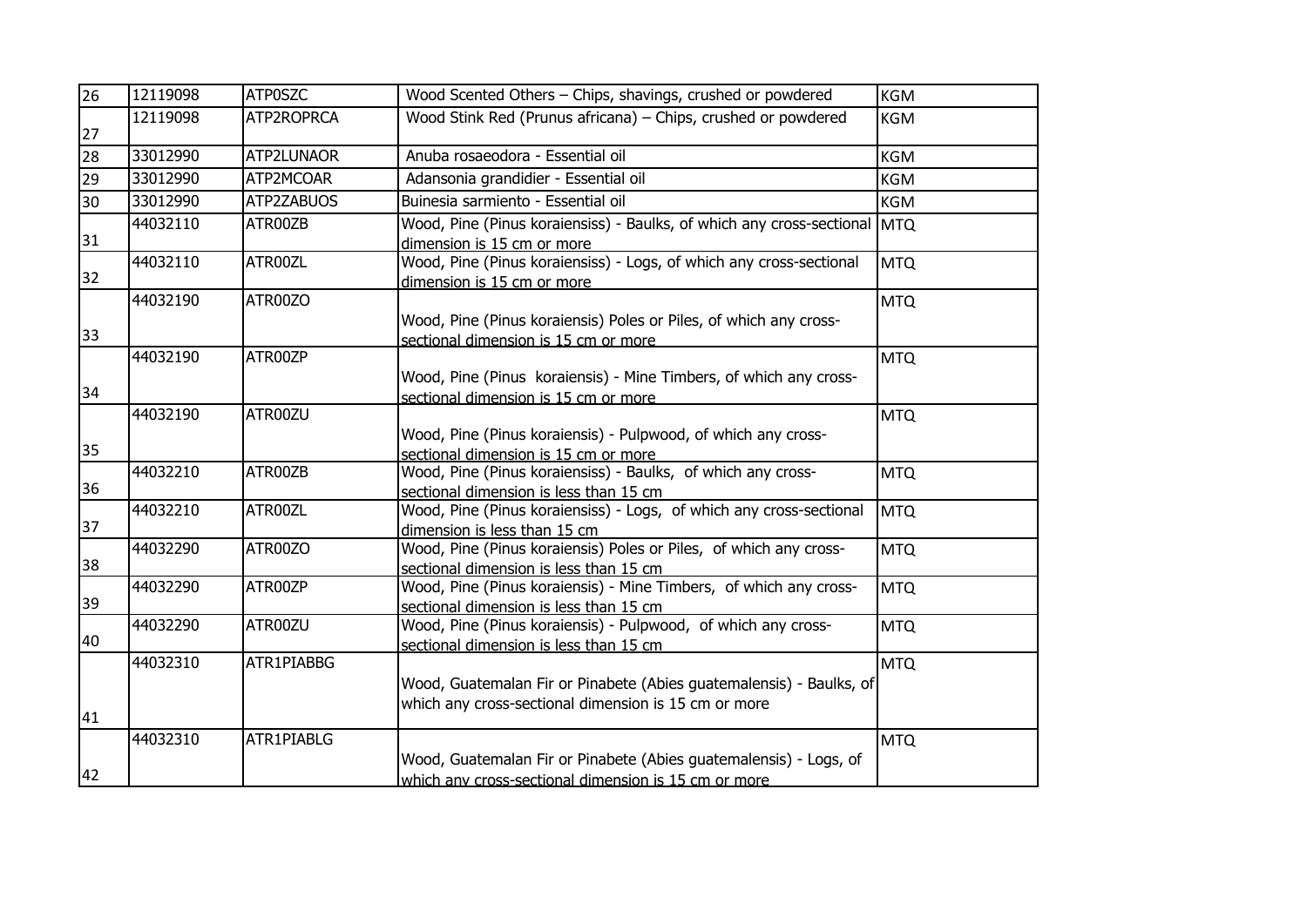|    | 44032390 | ATR00ZU    | Wood, Fir (Abies spp, other than Abies Guatemalensis) and Spruce        | <b>MTQ</b> |
|----|----------|------------|-------------------------------------------------------------------------|------------|
|    |          |            | (Picea spp.) - Pulpwood, of which any cross-sectional dimension is      |            |
| 43 |          |            | 15 cm or more                                                           |            |
|    | 44032390 | ATR1PIABOG | Wood, Guatemalan Fir or Pinabete (Abies guatemalensis) - Poles or       | <b>MTQ</b> |
|    |          |            | Piles, of which any cross-sectional dimension is 15 cm or more          |            |
| 44 |          |            |                                                                         |            |
|    | 44032390 | ATR1PIABPG | Wood, Guatemalan Fir or Pinabete (Abies guatemalensis) - Mine           | <b>MTQ</b> |
|    |          |            | timbers, of which any cross-sectional dimension is 15 cm or more        |            |
| 45 |          |            |                                                                         |            |
|    | 44032390 | ATR1PIABUG | Wood, Guatemalan Fir or Pinabete (Abies guatemalensis) -                | <b>MTQ</b> |
|    |          |            | Pulpwood, of which any cross-sectional dimension is 15 cm or more       |            |
| 46 |          |            |                                                                         |            |
|    | 44032390 | ATR1PIABZG | Wood, Guatemalan Fir or Pinabete (Abies guatemalensis) - Others in MTQ  |            |
|    |          |            | rough, of which any cross-sectional dimension is 15 cm or more          |            |
| 47 |          |            |                                                                         |            |
|    | 44032410 | ATR1PIABBG | Wood, Guatemalan Fir or Pinabete (Abies guatemalensis) - Baulks, of MTQ |            |
|    |          |            | which any cross-sectional dimension is less than 15 cm                  |            |
| 48 |          |            |                                                                         |            |
|    | 44032410 | ATR1PIABLG | Wood, Guatemalan Fir or Pinabete (Abies guatemalensis) - Logs, of       | <b>MTQ</b> |
| 49 |          |            | which any cross-sectional dimension is less than 15 cm                  |            |
|    | 44032490 | ATR1PIABOG | Wood Guatemalan Fir or Pinabete (Abies guatemalensis) - Poles,          | <b>MTQ</b> |
|    |          |            | piles, of which any cross-sectional dimension is 15 cm or more          |            |
| 50 |          |            |                                                                         |            |
|    | 44032490 | ATR1PIABPG | Wood Guatemalan Fir or Pinabete (Abies guatemalensis) - Mine            | <b>MTQ</b> |
|    |          |            | timbers, of which any cross-sectional dimension is 15 cm or more        |            |
| 51 |          |            |                                                                         |            |
|    | 44032490 | ATR1PIABUG | Wood Guatemalan Fir or Pinabete (Abies guatemalensis) - Pulpwood, MTQ   |            |
|    |          |            | of which any cross-sectional dimension is 15 cm or more                 |            |
| 52 |          |            |                                                                         |            |
|    | 44032490 | ATR1PIABZG | Wood Guatemalan Fir or Pinabete (Abies guatemalensis) - Others in       | <b>MTQ</b> |
|    |          |            | rough, of which any cross-sectional dimension is 15 cm or more          |            |
| 53 |          |            |                                                                         |            |
|    | 44032590 | ATR1AUAAZ  | Wood (Monkey Puzzle tree or Chile pine (Araucaria araucana) -           | <b>MTQ</b> |
|    |          |            | Others in rough, of which any cross-sectional dimension is 15 cm or     |            |
| 54 |          |            | more                                                                    |            |
|    | 44032590 | ATR1PPZ    | Wood (Podocarpus parlatorei)- Others in rough, of which any cross-      | <b>MTQ</b> |
| 55 |          |            | sectional dimension is 15 cm or more                                    |            |
|    |          |            |                                                                         |            |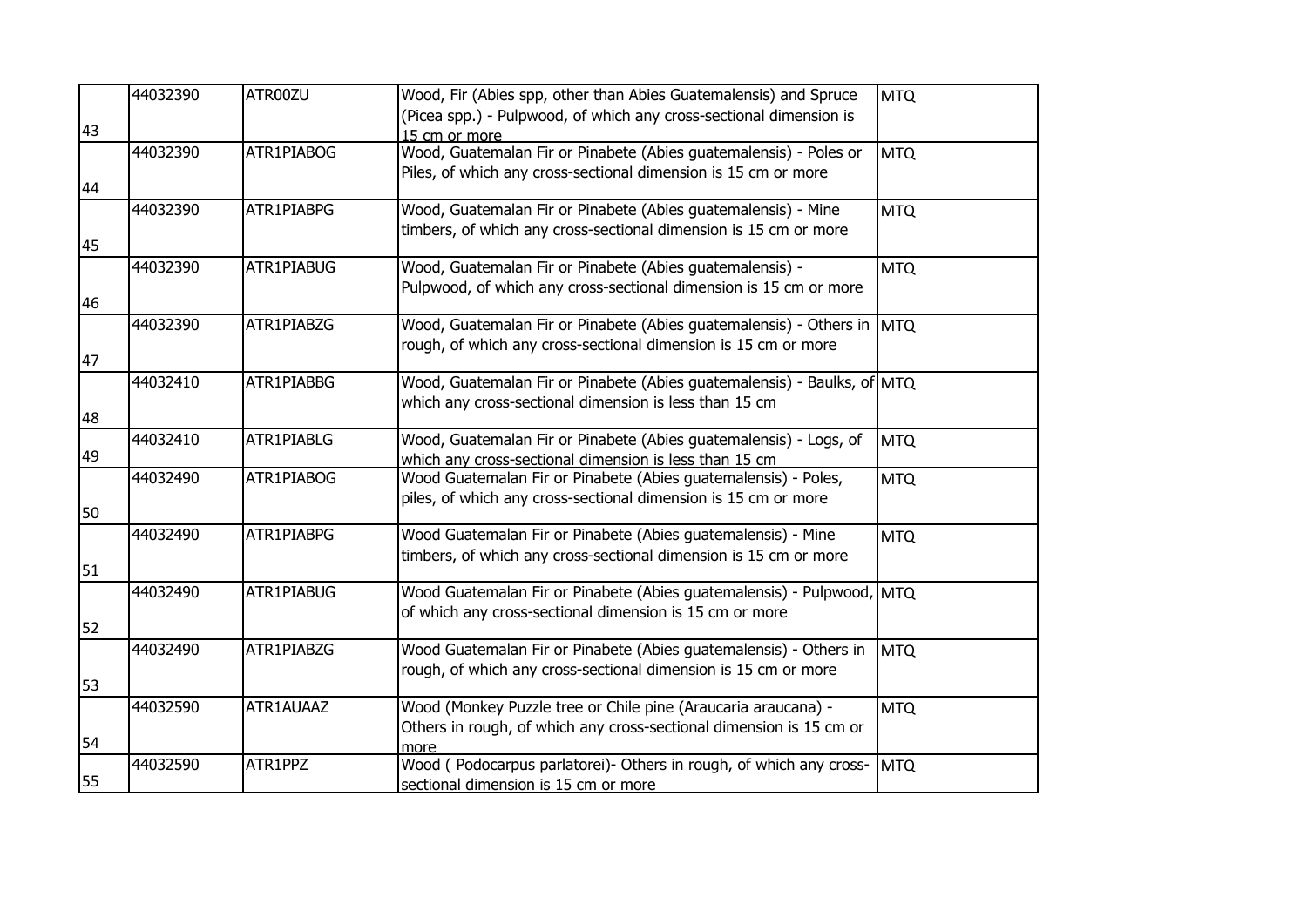|    | 44032690 | ATR1AUAAZ    | Wood (Monkey Puzzle tree or Chile pine (Araucaria araucana) -        | <b>MTQ</b> |
|----|----------|--------------|----------------------------------------------------------------------|------------|
|    |          |              | Others in rough, of which any cross-sectional dimension is less than |            |
| 56 |          |              | 15 cm                                                                |            |
|    | 44032690 | ATR1PDPPZ    | Wood (Podocarpus parlatorei)- Others in rough, of which any cross-   | <b>MTQ</b> |
| 57 |          |              | sectional dimension is less than 15 cm                               |            |
| 58 | 44034910 | ATP2FA1OZ8BA | Dalbergia baronii - Logs                                             | <b>MTQ</b> |
| 59 | 44034910 | ATP2FA1OZ8MA | Dalbergia melanoxylon - Logs                                         | <b>MTQ</b> |
| 60 | 44034910 | ATP2FAVGUD   | Guibourtia demeusei - Logs                                           | <b>MTQ</b> |
| 61 | 44034910 | ATP2FAVGUP   | Guibourtia pellegriniana - Logs                                      | <b>MTQ</b> |
| 62 | 44034910 | ATP2FAVGUT   | Guibourtia tessmannii - Logs                                         | <b>MTQ</b> |
| 63 | 44034910 | ATP2FAVOZ8   | Dalbergia spp - Logs                                                 | <b>MTQ</b> |
| 64 | 44034910 | ATP2FAVPTE   | Pterocarpus erinaceus - Logs                                         | <b>MTQ</b> |
| 65 | 44034910 | ATP2FAZOZ8CA | Dalbergia calderonii - Logs                                          | <b>MTQ</b> |
| 66 | 44034910 | ATP2FAZOZ8CL | Dalbergia calycina - Logs                                            | <b>MTQ</b> |
| 67 | 44034910 | ATP2FAZOZ8CO | Dalbergia congestiflora - Logs                                       | <b>MTQ</b> |
| 68 | 44034910 | ATP2FAZOZ8CU | Dalbergia cubilquitzensis - Logs                                     | <b>MTQ</b> |
| 69 | 44034910 | ATP2FAZOZ8GL | Dalbergia glomerata - Logs                                           | <b>MTQ</b> |
| 70 | 44034910 | ATP2FAZOZ8LO | Dalbergia longepedunculata - logs                                    | <b>MTQ</b> |
| 71 | 44034910 | ATP2FAZOZ8LU | Dalbergia luteola - Logs                                             | <b>MTQ</b> |
| 72 | 44034910 | ATP2FAZOZ8ME | Dalbergia melanocardium - Logs                                       | <b>MTQ</b> |
| 73 | 44034910 | ATP2FAZOZ8MO | Dalbergia modesta - Logs                                             | <b>MTQ</b> |
| 74 | 44034910 | ATP2FAZOZ8PA | Dalbergia palo-escrito - Logs                                        | <b>MTQ</b> |
| 75 | 44034910 | ATP2FAZOZ8RH | Dalbergia rhachiflexa - Logs                                         | <b>MTQ</b> |
| 76 | 44034910 | ATP2FAZOZ8RU | Dalbergia ruddae - Logs                                              | <b>MTQ</b> |
| 77 | 44034910 | ATP2FAZOZ8TU | Dalbergia tucurensis - Logs                                          | <b>MTQ</b> |
|    | 44034910 | ATP3FADOZ82  | GUATEMALAN ROSEWOOD (DALBERGIA TUCURENSIS) IN BAULKS,                | <b>MTQ</b> |
| 78 |          |              | SAWLOGS OR VENEER LOGS                                               |            |
| 79 | 44034910 | ATR2FAPLLS   | Wood Sander Red (Pterocarpus santalinus) - Logs                      | <b>MTQ</b> |
| 80 | 44034910 | ATR2ROPRLA   | Wood Stink Red (Prunus africana) - Logs                              | <b>MTQ</b> |
| 81 | 44034910 | ATR2THAQLC   | Wood Eagle/Gaharu (Aquilaria spp) Aquilaria crassna - Logs           | <b>MTQ</b> |
| 82 | 44034910 | ATR2THAQLF   | Wood Eagle/Gaharu (Aquilaria spp) Aquilaria filaria - Logs           | <b>MTQ</b> |
| 83 | 44034910 | ATR2THAQLM   | Wood Eagle/Gaharu (Aquilaria spp) Aquilaria filaria - Logs           | <b>MTQ</b> |
| 84 | 44034910 | ATR2THGOB    | Wood Ramin - Baulks                                                  | <b>MTQ</b> |
| 85 | 44034910 | ATR2THGOR    | Wood Ramin - Sawn logs, rough                                        | <b>MTQ</b> |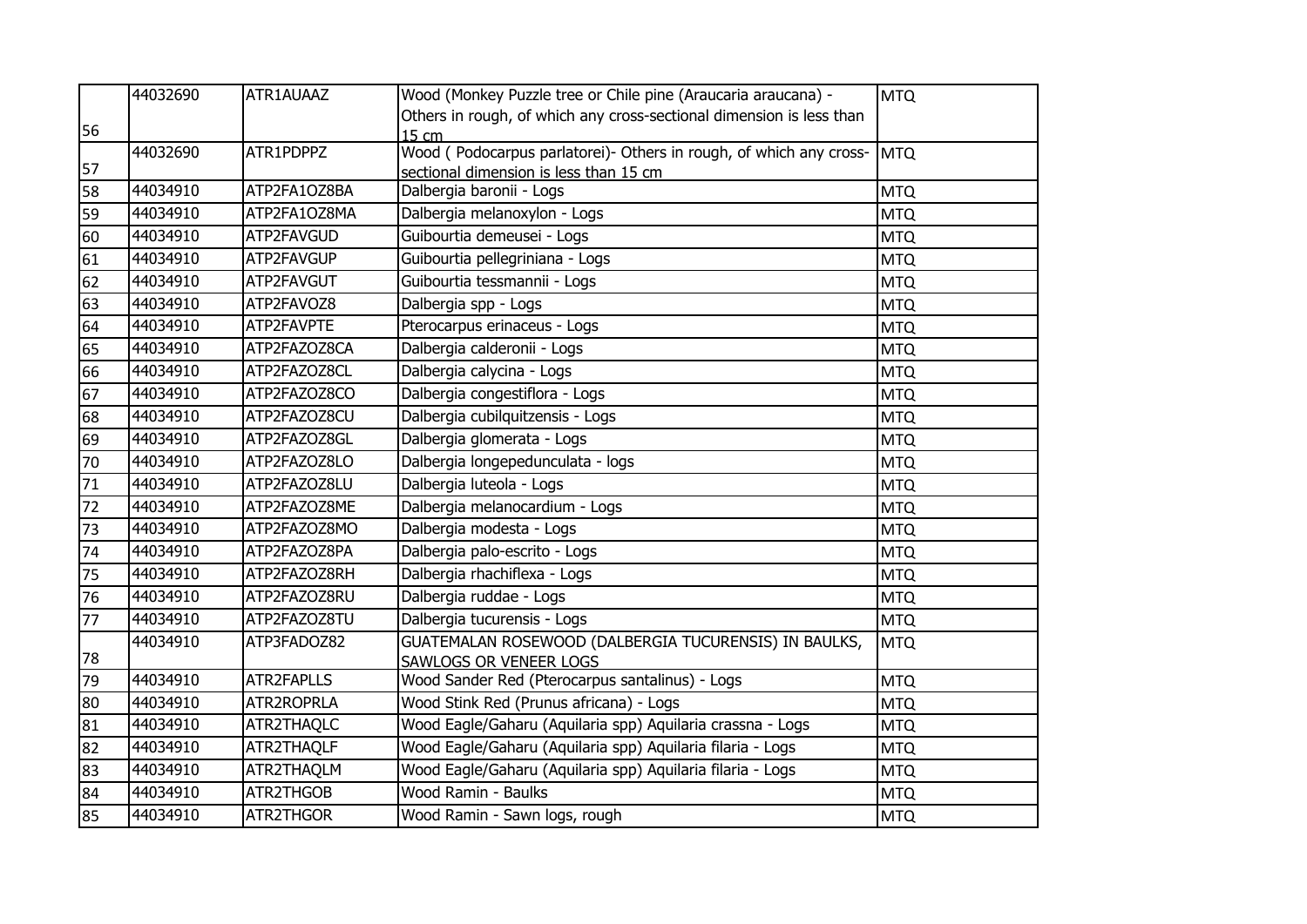| 86  | 44034910 | ATR2THGOS    | Wood Ramin - Sawn logs, square                                                          | <b>MTQ</b> |
|-----|----------|--------------|-----------------------------------------------------------------------------------------|------------|
| 87  | 44034910 | ATR2THGYL    | Wood agar (Gyrinops spp) - Logs                                                         | <b>MTQ</b> |
| 88  | 44034990 | APT2EBDIME   | MALAGASY EBONY (DIOSPYROS SPP) - OTHERS IN ROUGH                                        | <b>MTQ</b> |
| 89  | 44034990 | ATP2FA1OZ8BA | Dalbergia baronii - Others in rough                                                     | <b>MTQ</b> |
| 90  | 44034990 | ATP2FA1OZ8LA | Dalbergia latifolia - Planed, sanded or end jointed                                     | <b>MTQ</b> |
| 91  | 44034990 | ATP2FA1OZ8MA | Dalbergia melanoxylon - Others in rough                                                 | <b>MTQ</b> |
| 92  | 44034990 | ATP2FA1OZ8ST | Dalbergia stevensonii (Honduran rosewood) - Others in rough                             | <b>MTQ</b> |
| 93  | 44034990 | ATP2FADOC    | Dalbergia cochinchinensis (Thailand rosewood) - Others in rough                         | <b>MTQ</b> |
| 94  | 44034990 | ATP2FADOG    | Dalbergia granadillo (Granadillo rosewood) - Others in rough                            | <b>MTQ</b> |
| 95  | 44034990 | ATP2FADOM    | Dalbergia spp (Malagasy rosewood) - Others in rough                                     | <b>MTQ</b> |
| 96  | 44034990 | ATP2FADOZ81  | Dalbergia retusa (Black rosewood) - Others in rough                                     | <b>MTQ</b> |
| 97  | 44034990 | ATP2FADOZ82  | Dalbergia tucurensis (Guatemalan rosewood) - Others in rough                            | <b>MTQ</b> |
| 98  | 44034990 | ATP2FAPLZS   | Wood Sandal Red( Pterocarpus santalinus) - Others in rough                              | <b>MTQ</b> |
| 99  | 44034990 | ATP2FAVGUD   | Guibourtia demeusei - Others in rough                                                   | <b>MTQ</b> |
| 100 | 44034990 | ATP2FAVGUP   | Guibourtia pellegriniana - Others in rough                                              | <b>MTQ</b> |
| 101 | 44034990 | ATP2FAVGUT   | Guibourtia tessmannii - Others in rough                                                 | <b>MTQ</b> |
| 102 | 44034990 | ATP2FAZOZ8   | Dalbergia spp - Others in rough                                                         | <b>MTQ</b> |
| 103 | 44034990 | ATP2FAZOZ8CA | Dalbergia calderonii - Others in rough                                                  | <b>MTQ</b> |
| 104 | 44034990 | ATP2FAZOZ8CL | Dalbergia calycina - Others in rough                                                    | <b>MTQ</b> |
| 105 | 44034990 | ATP2FAZOZ8CO | Dalbergia congestiflora - Others in rough                                               | <b>MTQ</b> |
| 106 | 44034990 | ATP2FAZOZ8CU | Dalbergia cubilquitzensis - Others in rough                                             | <b>MTQ</b> |
| 107 | 44034990 | ATP2FAZOZ8GL | Dalbergia glomerata - Others in rough                                                   | <b>MTQ</b> |
| 108 | 44034990 | ATP2FAZOZ8LO | Dalbergia longepedunculata - Others in rough                                            | <b>MTQ</b> |
| 109 | 44034990 | ATP2FAZOZ8LU | Dalbergia luteola - Others in rough                                                     | <b>MTQ</b> |
| 110 | 44034990 | ATP2FAZOZ8ME | Dalbergia melanocardium - Others in rough                                               | <b>MTQ</b> |
| 111 | 44034990 | ATP2FAZOZ8MO | Dalbergia modesta - Others in rough                                                     | <b>MTQ</b> |
| 112 | 44034990 | ATP2FAZOZ8PA | Dalbergia palo-escrito - Others in rough                                                | <b>MTQ</b> |
| 113 | 44034990 | ATP2FAZOZ8RH | Dalbergia rhachiflexa - Others in rough                                                 | <b>MTQ</b> |
| 114 | 44034990 | ATP2FAZOZ8RU | Dalbergia ruddae - Others in rough                                                      | <b>MTQ</b> |
| 115 | 44034990 | ATP2FAZOZ8TU | Dalbergia tucurensis - Others in rough                                                  | <b>MTQ</b> |
| 116 | 44034990 | ATP2FAZPTE   | Pterocarpus erinaceus - Others in rough                                                 | <b>MTQ</b> |
| 117 | 44034990 | ATP3FADOZ82  | GUATEMALAN ROSEWOOD (DALBERGIA TUCURENSIS) OTHER<br>THAN BAULKS, SAWLOGS OR VENEER LOGS | <b>MTQ</b> |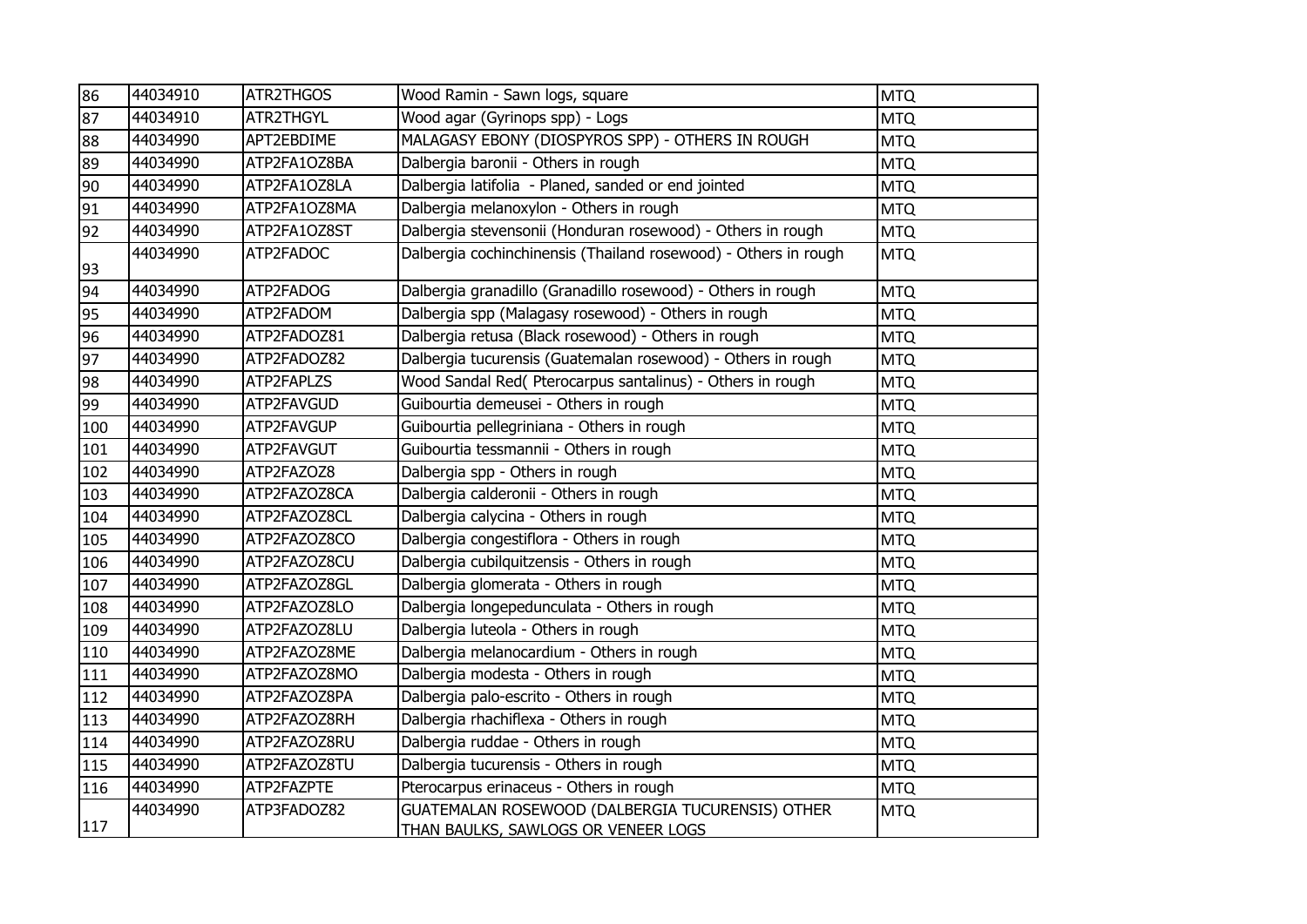|     | 44034990 | ATP3OLFM       | MANCHURIAN ASH (FRAXINUS MANDSHURICA) OTHER THAN                            | <b>MTQ</b> |
|-----|----------|----------------|-----------------------------------------------------------------------------|------------|
| 118 |          |                | BAULKS, SAWLOGS OR VENEER LOGS                                              |            |
| 119 | 44034990 | <b>ATROTZZ</b> | Wood Tropical - Others in the rough                                         | <b>MTQ</b> |
| 120 | 44034990 | ATR2CQCAZC     | Wood (Caryocar costaricense) - Others in rough                              | <b>MTQ</b> |
| 121 | 44034990 | ATR2FAPEZE     | Wood (Pericopsis elata/Afrormosia) - Other in rough                         | <b>MTQ</b> |
| 122 | 44034990 | ATR2FAPTZP     | Wood maca(Platymiscium pleiostachyum/Quira) - Others in rough               | <b>MTQ</b> |
| 123 | 44034990 | ATR2JGOEZP     | Wood (Oreomunnea pterocarpa) - Others in rough                              | <b>MTQ</b> |
| 124 | 44034990 | ATR2MISWZH     | Wood Mahogany Honduras/Mexican (Swietenia humilis) - Others in<br>rough     | <b>MTQ</b> |
| 125 | 44034990 | ATR2MISWZMA    | Wood Mahogany West Indian (Swietenia mahagoni) - Others in<br>rough         | <b>MTQ</b> |
| 126 | 44034990 | ATR2ROPRZA     | Wood Stink Red (Prunus africana) - Others in rough                          | <b>MTQ</b> |
| 127 | 44034990 | ATR2THGOO      | Wood Ramin - Poles, piles                                                   | <b>MTQ</b> |
| 128 | 44034990 | ATR2THGOP      | Wood Ramin - Mine Timber                                                    | <b>MTQ</b> |
| 129 | 44034990 | ATR2THGOU      | Wood Ramin - Pulpwood                                                       | <b>MTQ</b> |
| 130 | 44034990 | ATR2THGOZ      | Wood Ramin - Other                                                          | <b>MTQ</b> |
| 131 | 44034990 | ATR2ZGGUZO     | Wood Holly(Guaiacum officinale/Common lignum vitae) - Others in<br>rough    | <b>MTQ</b> |
| 132 | 44034990 | ATR2ZGGUZS     | Wood Holly(Guaiacum sanctum/Lignum vitae) - Others in rough                 | <b>MTQ</b> |
| 133 | 44039110 | ATP3FGQM       | MONGOLIAN OAK (QUERCUS MONGOLICA) IN BAULKS, SAWLOGS<br>OR VENEER LOGS      | <b>MTQ</b> |
| 134 | 44039910 | ATP3OLFM       | MANCHURIAN ASH (FRAXINUS MANDSHURICA) IN BAULKS,<br>SAWLOGS OR VENEER LOGS  | <b>MTQ</b> |
| 135 | 44039910 | <b>ATROSZL</b> | Wood Scented Others- Logs                                                   | <b>MTQ</b> |
| 136 | 44039910 | ATR2FAPLZS     | WOOD SANDAL RED (PTEROCARPUS SANTALINUS) - OTHERS                           | <b>MTQ</b> |
| 137 | 44039990 | APT2SANOLA     | EAST AFRICAN SANDALWOOD (OSYRIS LANCEOLATA)- LOGS, IN<br>THE ROUGH          | <b>MTQ</b> |
| 138 | 44039990 | ATR00ZZ        | Wood sawn - Others in rough                                                 | <b>MTQ</b> |
| 139 | 44039990 | ATR1CUFIZC     | Wood Chilean False Larch(Fitzroya cupressoides/Alerie) - Others in<br>rough | <b>MTQ</b> |
| 140 | 44039990 | ATR1CUPLZU     | Wood (Pilgerodendron uvifercum) - Others in rough                           | <b>MTQ</b> |
| 141 | 44071100 | ATS00Z         | CONIFEROUS PINE WOOD, SAWN                                                  | <b>MTQ</b> |
| 142 | 44071200 | ATS00Z         | CONIFEROUS FIR AND SPRUCE WOOD, SAWN                                        | <b>MTQ</b> |
| 143 | 44071200 | ATS1PIABPG     | Wood Guatemalan Fir or pinabete (Abies guatemalensis) - sawn,<br>planed     | <b>MTQ</b> |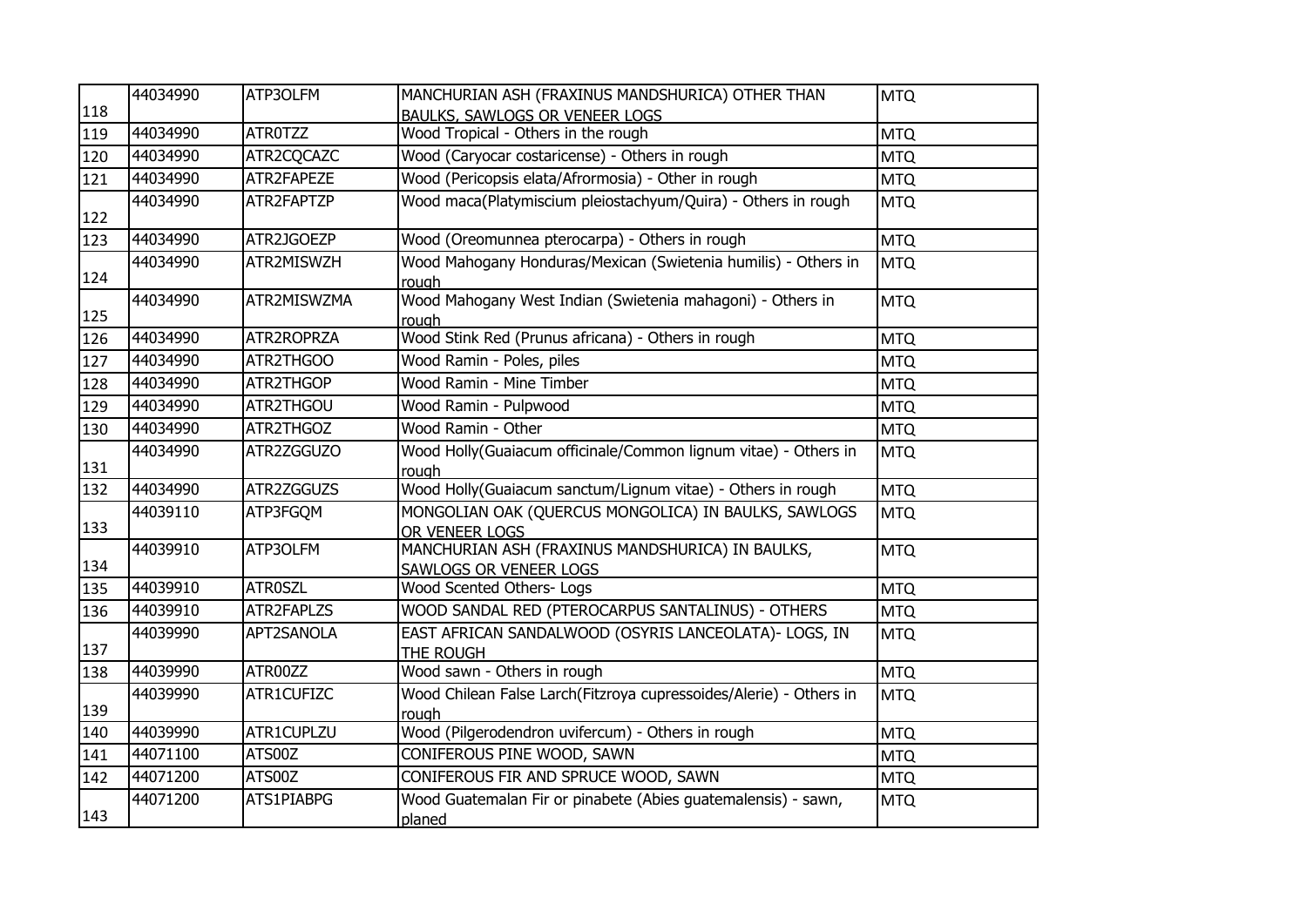|     | 44071200 | ATS1PIABSG       | Wood Guatemalan Fir or pinabete (Abies guatemalensis) - sawn,                    | <b>MTQ</b> |
|-----|----------|------------------|----------------------------------------------------------------------------------|------------|
| 144 |          |                  | sanded or end-jointed                                                            |            |
| 145 | 44071200 | ATS1PIABZG       | Wood Guatemalan Fir or pinabete (Abies guatemalensis) - sawn,                    | <b>MTQ</b> |
|     | 44071900 | ATS00Z           | other than planed, sanded or end-jointed (Others)<br>OTHER CONIFEROUS WOOD, SAWN |            |
| 146 |          |                  |                                                                                  | <b>MTQ</b> |
| 147 | 44071900 | ATS00ZP          | Wood Other Coniferous - sawn, planed                                             | <b>MTQ</b> |
| 148 | 44071900 | ATS00ZS          | Wood Other Coniferous - sawn, sanded or end-jointed                              | <b>MTQ</b> |
| 149 | 44071900 | ATS1AUAAZ        | Wood Monkey Puzzle tree or Chile Pine (Araucaria araucana) - Sawn, MTQ<br>others |            |
| 150 | 44071900 | ATS1PDPPZ        | Wood (Podocarpus parlatorei/Parlatore's) Others                                  | <b>MTQ</b> |
| 151 | 44072190 | <b>ATSOMISWZ</b> | Wood Mahogany Tropical Others - Sawn, Others                                     | <b>MTQ</b> |
| 152 | 44072190 | ATS2MISWZH       | Wood Mahogany Honduras/Mexican (Swietenia humilis) - Sawn,<br><b>Others</b>      | <b>MTQ</b> |
| 153 | 44072190 | ATS2MISWZMA      | Wood Mahogany West Indian (Swietenia mahagoni) - Sawn, Others                    | <b>MTQ</b> |
| 154 | 44072790 | ATS0TZZ          | WOOD TROPICAL OTHERS - SAWN OTHERS                                               | <b>MTQ</b> |
| 155 | 44072951 | ATS2THGOP        | Wood Ramin - Planed                                                              | <b>MTQ</b> |
| 156 | 44072951 | ATS2THGOS        | Wood Ramin - Sanded                                                              | <b>MTQ</b> |
| 157 | 44072959 | ATS2THGOZ        | Wood Ramin - Sawn, Others                                                        | <b>MTQ</b> |
| 158 | 44072998 | APT2FADOC        | Dalbergia cochinchinensis (thailand rosewood) - Planed, sanded or<br>end jointed | <b>MTQ</b> |
| 159 | 44072998 | APT2FADOG        | Dalbergia granadillo (Granadillo rosewood) - Planed, sanded or end<br>jointed    | <b>MTQ</b> |
| 160 | 44072998 | APT2FADOM        | Dalbergia spp (Malagasy rosewood) - Planed, sanded or end jointed                | MTQ        |
| 161 | 44072998 | ATP2FA1GUD       | Guibourtia demeusei - Planed, sanded or end jointed                              | <b>MTQ</b> |
| 162 | 44072998 | ATP2FA1GUP       | Guibourtia pellegriniana - Planed, sanded or end jointed                         | <b>MTQ</b> |
| 163 | 44072998 | ATP2FA1GUT       | Guibourtia tessmann - Planed, sanded or end jointed                              | <b>MTQ</b> |
| 164 | 44072998 | ATP2FA1OZ8       | Dalbergia spp - Planed, sanded or end jointed                                    | <b>MTQ</b> |
| 165 | 44072998 | ATP2FA1OZ8BA     | Dalbergia baronii - Planed, sanded or end jointed                                | <b>MTQ</b> |
| 166 | 44072998 | ATP2FA1OZ8CA     | Dalbergia calderonii - Planed, sanded or end jointed                             | <b>MTQ</b> |
| 167 | 44072998 | ATP2FA1OZ8CL     | Dalbergia calycina - Planed, sanded or end jointed                               | <b>MTQ</b> |
| 168 | 44072998 | ATP2FA1OZ8CO     | Dalbergia congestiflora - Planed, sanded or end jointed                          | <b>MTQ</b> |
| 169 | 44072998 | ATP2FA1OZ8CU     | Dalbergia cubilquitzensis - Planed, sanded or end jointed                        | <b>MTQ</b> |
| 170 | 44072998 | ATP2FA1OZ8GL     | Dalbergia glomerata - Planed, sanded or end jointed                              | <b>MTQ</b> |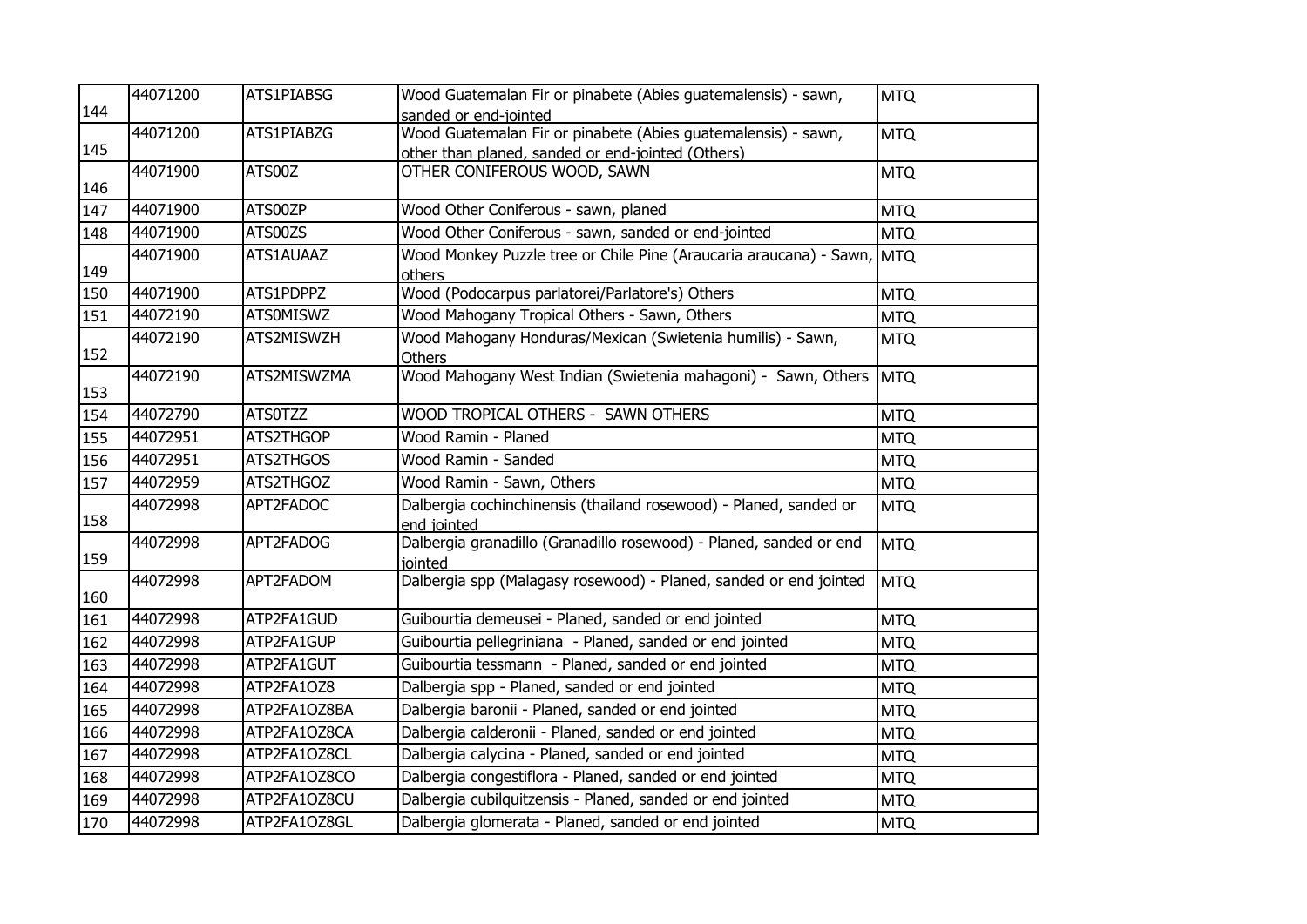| 171 | 44072998 | ATP2FA1OZ8LA | Dalbergia latifolia - Planed, sanded or end jointed                                | <b>MTQ</b> |
|-----|----------|--------------|------------------------------------------------------------------------------------|------------|
| 172 | 44072998 | ATP2FA1OZ8LO | Dalbergia longepedunculata - Planed, sanded or end jointed                         | <b>MTQ</b> |
| 173 | 44072998 | ATP2FA1OZ8LU | Dalbergia luteola - Planed, sanded or end jointed                                  | <b>MTQ</b> |
| 174 | 44072998 | ATP2FA1OZ8MA | Dalbergia melanoxylon - Planed, sanded or end jointed                              | <b>MTQ</b> |
| 175 | 44072998 | ATP2FA1OZ8ME | Dalbergia melanocardium - Planed, sanded or end jointed                            | <b>MTQ</b> |
| 176 | 44072998 | ATP2FA1OZ8MO | Dalbergia modesta - Planed, sanded or end jointed                                  | <b>MTQ</b> |
| 177 | 44072998 | ATP2FA1OZ8PA | Dalbergia palo-escrito - Planed, sanded or end jointed                             | <b>MTQ</b> |
| 178 | 44072998 | ATP2FA1OZ8RH | Dalbergia rhachiflexa - Planed, sanded or end jointed                              | <b>MTQ</b> |
| 179 | 44072998 | ATP2FA1OZ8RU | Dalbergia ruddae - Planed, sanded or end jointed                                   | <b>MTQ</b> |
| 180 | 44072998 | ATP2FA1OZ8ST | Dalbergia stevensonii (Honduran rosewood) - Planed, sanded or end<br>jointed       | <b>MTQ</b> |
| 181 | 44072998 | ATP2FA1OZ8TU | Dalbergia tucurensis - Planed, sanded or end jointed                               | <b>MTQ</b> |
| 182 | 44072998 | ATP2FA1PTE   | Pterocarpus erinaceus (African rosewood, Kosso) - Planed, sanded<br>or end jointed | <b>MTQ</b> |
| 183 | 44072998 | ATP2FADOZ81  | Dalbergia retusa (Black rosewood) - Planed, sanded or end jointed                  | <b>MTQ</b> |
| 184 | 44072998 | ATP3FADOZ82  | GUATEMALAN ROSEWOOD (DALBERGIA TUCURENSIS) IN PLANED,<br>SANDED OR END-JOINTED     | <b>MTQ</b> |
| 185 | 44072998 | ATS1FADOPN   | Wood Rose Brazilian (Dalbergia nigra) - Planed, sanded or end<br>jointed           | <b>MTQ</b> |
| 186 | 44072998 | ATS1FADOSN   | Wood Rose Brazilian (Dalbergia nigra) - Planed, sanded or end<br>iointed           | <b>MTQ</b> |
| 187 | 44072999 | APT2EBDIME   | MALAGASY EBONY (DIOSPYROS SPP) - Other                                             | <b>MTQ</b> |
| 188 | 44072999 | APT2FADOC    | Dalbergia cochinchinensis (thailand rosewood) - Other                              | <b>MTQ</b> |
| 189 | 44072999 | APT2FADOG    | Dalbergia granadillo (Granadillo rosewood) - Other                                 | <b>MTQ</b> |
| 190 | 44072999 | APT2FADOM    | Dalbergia spp (Malagasy rosewood) - Other                                          | <b>MTQ</b> |
| 191 | 44072999 | APT2FADOS    | HONDURAN ROSEWOOD (DALBERGIA STEVENSONII) - Other                                  | <b>MTQ</b> |
| 192 | 44072999 | ATP2FA1GUD   | Guibourtia demeusei - Other                                                        | <b>MTQ</b> |
| 193 | 44072999 | ATP2FA1GUP   | Guibourtia pellegriniana - Other                                                   | <b>MTQ</b> |
| 194 | 44072999 | ATP2FA1GUT   | Guibourtia tessmannii - Other                                                      | <b>MTQ</b> |
| 195 | 44072999 | ATP2FA1OZ8BA | Dalbergia baronii - Other                                                          | <b>MTQ</b> |
| 196 | 44072999 | ATP2FA1OZ8LA | Dalbergia latifolia - Other                                                        | <b>MTQ</b> |
| 197 | 44072999 | ATP2FA1OZ8MA | Dalbergia melanoxylon - Other                                                      | <b>MTQ</b> |
| 198 | 44072999 | ATP2FA1OZ8ST | Dalbergia stevensonii (Honduran rosewood) - Other                                  | <b>MTQ</b> |
| 199 | 44072999 | ATP2FA2OZ8   | Dalbergia spp - Other                                                              | <b>MTQ</b> |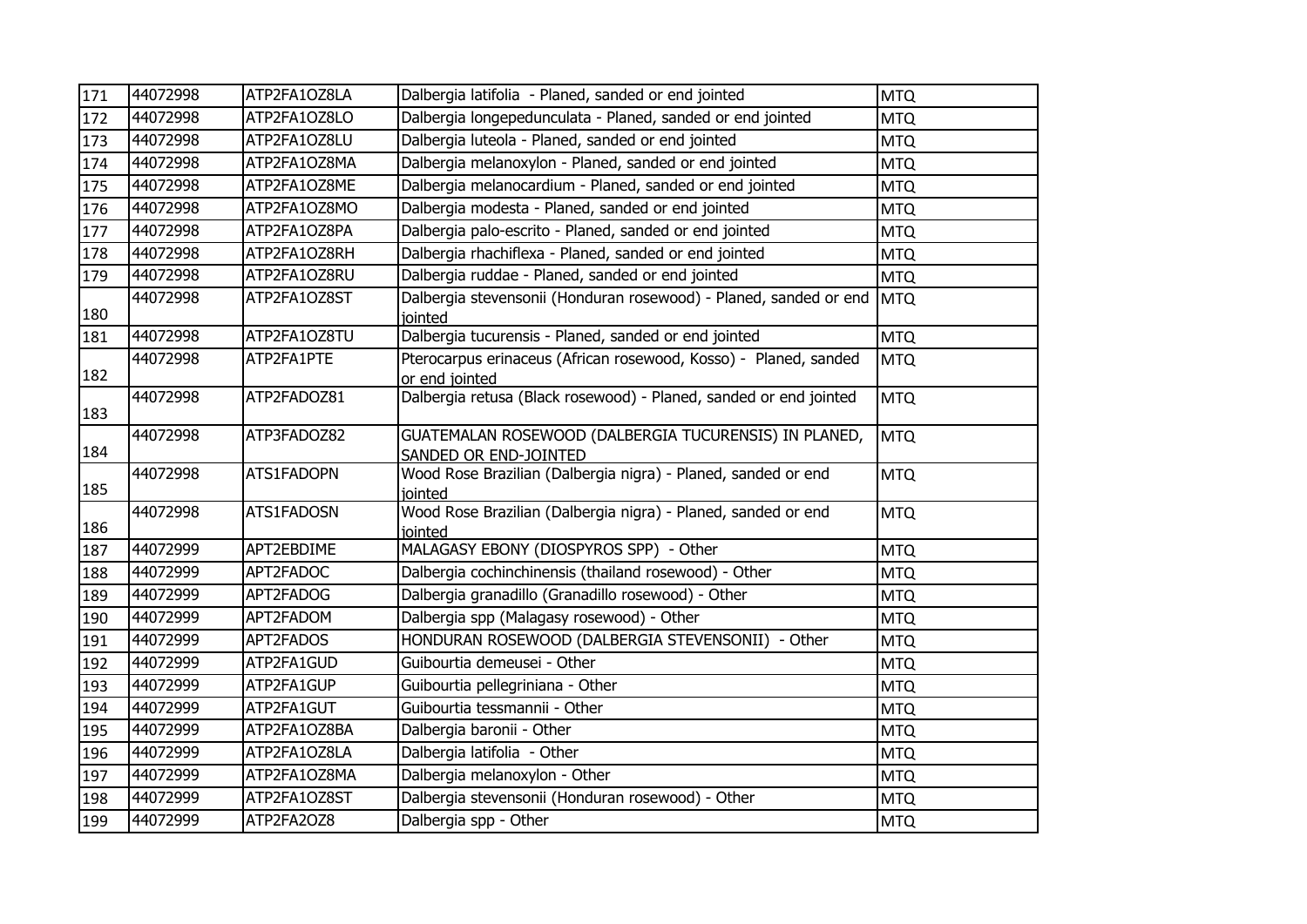| 200 | 44072999 | ATP2FA2OZ8CA   | Dalbergia calderonii - Other                                 | <b>MTQ</b> |
|-----|----------|----------------|--------------------------------------------------------------|------------|
| 201 | 44072999 | ATP2FA2OZ8CL   | Dalbergia calycina - Other                                   | <b>MTQ</b> |
| 202 | 44072999 | ATP2FA2OZ8CO   | Dalbergia congestiflora - Others                             | <b>MTQ</b> |
| 203 | 44072999 | ATP2FA2OZ8CU   | Dalbergia cubilquitzensis - Other                            | <b>MTQ</b> |
| 204 | 44072999 | ATP2FA2OZ8GL   | Dalbergia glomerata - Other                                  | <b>MTQ</b> |
| 205 | 44072999 | ATP2FA2OZ8LO   | Dalbergia longepedunculata - Other                           | <b>MTQ</b> |
| 206 | 44072999 | ATP2FA2OZ8LU   | Dalbergia luteola - Other                                    | <b>MTQ</b> |
| 207 | 44072999 | ATP2FA2OZ8ME   | Dalbergia melanocardium - Other                              | <b>MTQ</b> |
| 208 | 44072999 | ATP2FA2OZ8MO   | Dalbergia modesta - Other                                    | <b>MTQ</b> |
| 209 | 44072999 | ATP2FA2OZ8PA   | Dalbergia palo-escrito - Other                               | <b>MTQ</b> |
| 210 | 44072999 | ATP2FA2OZ8RH   | Dalbergia rhachiflexa - Other                                | <b>MTQ</b> |
| 211 | 44072999 | ATP2FA2OZ8RU   | Dalbergia ruddae - Other                                     | <b>MTQ</b> |
| 212 | 44072999 | ATP2FA2OZ8TU   | Dalbergia tucurensis - Other                                 | <b>MTQ</b> |
| 213 | 44072999 | ATP2FA2PTE     | Pterocarpus erinaceus - Other                                | <b>MTQ</b> |
| 214 | 44072999 | ATP2FADOZ81    | BLACK ROSEWOOD (DALBERGIA RETUSA) - Other                    | <b>MTQ</b> |
| 215 | 44072999 | ATP3EBDIZ4     | DIOSPYROS SPECIES (EBONY WOOD-MADAGASCAR)                    | <b>MTQ</b> |
| 216 | 44072999 | ATP3FADOZ8     | DALBERGIA SPECIES (ROSEWOOD-MADAGASCAR)                      | <b>MTQ</b> |
| 217 | 44072999 | ATP3FADOZ81    | DALBERGIA SPECIES (BLACK ROSEWOOD/COCOBOLO-PANAMA)           | <b>MTQ</b> |
|     | 44072999 | ATP3FADOZ82    | GUATEMALAN ROSEWOOD (DALBERGIA TUCURENSIS) OTHER             | <b>MTQ</b> |
| 218 |          |                | THAN PLANED, SANDED OR END-JOINTED                           |            |
| 219 | 44072999 | <b>ATS0TZZ</b> | Wood Tropical Others - Sawn, Others                          | <b>MTQ</b> |
| 220 | 44072999 | ATS1FADOZN     | Wood Rose Brazilian (Dalbergia nigra) - Other                | <b>MTQ</b> |
| 221 | 44072999 | ATS2FAPEZE     | Wood (Pericopsis elata/Afrormosia) - Others                  | <b>MTQ</b> |
| 222 | 44072999 | ATS2FAPLZS     | Wood Sandal Red (Pterocarpus santalinus) - Other             | <b>MTQ</b> |
| 223 | 44072999 | ATS2FAPTZP     | Wood maca (Platymiscium pleiostachyum/Quira) - Other         | <b>MTQ</b> |
| 224 | 44072999 | ATS2JGOEZP     | Wood (Oreomunnea pterocarpa) - Others                        | <b>MTQ</b> |
| 225 | 44072999 | ATS2ROPRZA     | Wood Stink Red (Prunus africana) - Other                     | <b>MTQ</b> |
| 226 | 44072999 | ATS2ZGGUZO     | Wood Holly (Guaiacum officinale/Common lignum vitae) - Other | <b>MTQ</b> |
| 227 | 44072999 | ATS2ZGGUZS     | Wood Holly (Guaiacum sanctum/Lignum vitae) - Other           | <b>MTQ</b> |
|     | 44079110 | ATP3FGQM       | MONGOLIAN OAK (QUERCUS MONGOLICA) IN PLANED, SANDED OR MTQ   |            |
| 228 |          |                | END-JOINTED                                                  |            |
| 229 | 44079190 | ATP3FGQM       | MONGOLIAN OAK (QUERCUS MONGOLICA) OTHER THAN PLANED,         | <b>MTQ</b> |
|     |          |                | SANDED OR END-JOINTED                                        |            |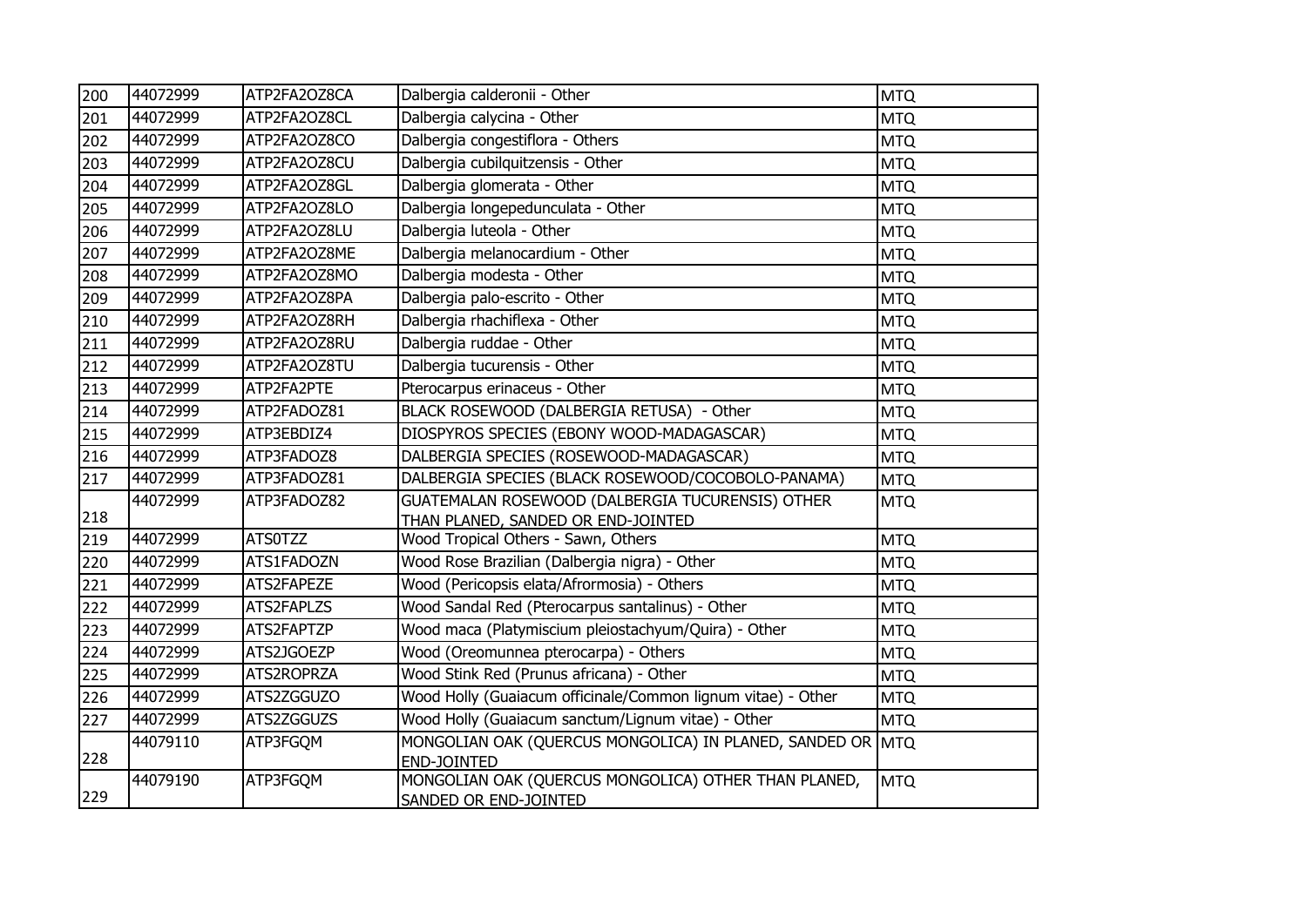|     | 44079510 | ATP3OLFM       | MANCHURIAN ASH (FRAXINUS MANDSHURICA) IN PLANED,                        | <b>MTQ</b> |
|-----|----------|----------------|-------------------------------------------------------------------------|------------|
| 230 |          |                | SANDED OR END-JOINTED                                                   |            |
|     | 44079590 | ATP3OLFM       | MANCHURIAN ASH (FRAXINUS MANDSHURICA) OTHER THAN                        | <b>MTQ</b> |
| 231 |          |                | PLANED, SANDED OR END-JOINTED                                           |            |
|     | 44079910 | APT2SANOLA     | EAST AFRICAN SANDALWOOD (OSYRIS LANCEOLATA)- PLANED,                    | <b>MTQ</b> |
| 232 |          |                | SANDED OR END JOINTED                                                   |            |
| 233 | 44079910 | ATS0HZP        | Wood Hard Others - Planed                                               | <b>MTQ</b> |
| 234 | 44079910 | <b>ATSOHZS</b> | Wood Hard Others - Planed, sanded or end jointed                        | <b>MTQ</b> |
| 235 | 44079990 | APT2SANOLA     | EAST AFRICAN SANDALWOOD (OSYRIS LANCEOLATA) - Other                     | <b>MTQ</b> |
| 236 | 44079990 | ATS00ZZ        | Wood other sawn - Other                                                 | <b>MTQ</b> |
|     | 44079990 | ATS1CUFIZC     | Wood Chilean False Larch or Chilean (Fitzroya cupressoides) - Other     | <b>MTQ</b> |
| 237 |          |                |                                                                         |            |
| 238 | 44079990 | ATS1CUPLZU     | Wood (Pilgerodendron uviferum) - Other                                  | <b>MTQ</b> |
|     | 44083920 | APT2EBDIME     | MALAGASY EBONY (DIOSPYROS SPP) - FACE VENEER SHEETS OF A                | <b>MTQ</b> |
| 239 |          |                | THICKNESS NOT EXCEEDING 6 MM                                            |            |
|     | 44083920 | ATP2FA1GUD     | Guibourtia demeusei - Face veneer sheets of thickness not exceeding MTQ |            |
| 240 |          |                | 6 <sub>mm</sub>                                                         |            |
|     | 44083920 | ATP2FA1GUP     | Guibourtia pellegriniana - Face veneer sheets of thickness not          | <b>MTQ</b> |
| 241 |          |                | exceeding 6mm                                                           |            |
|     | 44083920 | ATP2FA1GUT     | Guibourtia tessmannii - Face veneer sheets of thickness not             | <b>MTQ</b> |
| 242 |          |                | exceeding 6mm                                                           |            |
|     | 44083920 | ATP2FA1OZ8BA   | Dalbergia baronii - Face veneer sheets of thickness not exceeding       | <b>MTQ</b> |
| 243 |          |                | 6mm                                                                     |            |
|     | 44083920 | ATP2FA1OZ8LA   | Dalbergia latifolia - Face veneer sheets of thickness not exceeding     | <b>MTQ</b> |
| 244 |          |                | 6mm                                                                     |            |
|     | 44083920 | ATP2FA1OZ8MA   | Dalbergia melanoxylon - Face veneer sheets of thickness not             | <b>MTQ</b> |
| 245 |          |                | exceeding 6mm                                                           |            |
|     | 44083920 | ATP2FA1OZ8ST   | Dalbergia stevensonii (Honduran rosewood) - Face veneer sheets of       | MTQ        |
| 246 |          |                | thickness not exceeding 6mm                                             |            |
| 247 | 44083920 | ATP2FA2OZ8     | Dalbergia spp - Face veneer sheets of thickness not exceeding 6mm       | MTQ        |
|     | 44083920 | ATP2FA2OZ8CA   | Dalbergia calderonii - Face veneer sheets of thickness not exceeding    |            |
| 248 |          |                | 6mm                                                                     | <b>MTQ</b> |
|     | 44083920 | ATP2FA2OZ8CL   | Dalbergia calycina - Face veneer sheets of thickness not exceeding      | <b>MTQ</b> |
| 249 |          |                | 6 <sub>mm</sub>                                                         |            |
|     | 44083920 | ATP2FA2OZ8CO   | Dalbergia congestiflora - Face veneer sheets of thickness not           | <b>MTQ</b> |
| 250 |          |                | exceeding 6mm                                                           |            |
|     |          |                |                                                                         |            |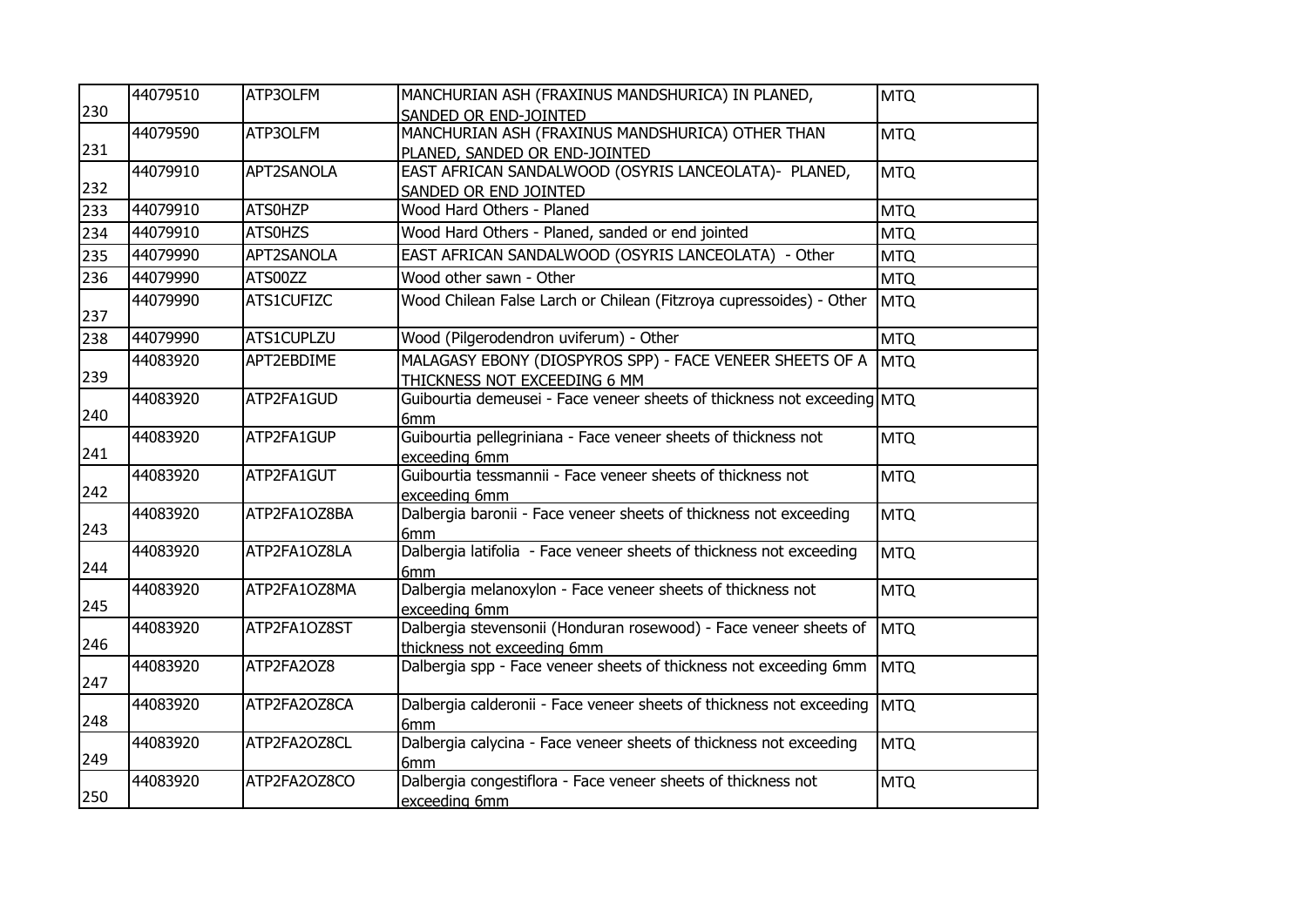| 251 | 44083920 | ATP2FA2OZ8CU | Dalbergia cubilquitzensis - Face veneer sheets of thickness not<br>exceeding 6mm                     | <b>MTQ</b> |
|-----|----------|--------------|------------------------------------------------------------------------------------------------------|------------|
| 252 | 44083920 | ATP2FA2OZ8GL | Dalbergia glomerata - Face veneer sheets of thickness not exceeding MTQ<br>6mm                       |            |
| 253 | 44083920 | ATP2FA2OZ8LO | Dalbergia longepedunculata - Face veneer sheets of thickness not<br>exceeding 6mm                    | <b>MTQ</b> |
| 254 | 44083920 | ATP2FA2OZ8LU | Dalbergia luteola - Face veneer sheets of thickness not exceeding<br>6 <sub>mm</sub>                 | <b>MTQ</b> |
| 255 | 44083920 | ATP2FA2OZ8ME | Dalbergia melanocardium - Face veneer sheets of thickness not<br>exceeding 6mm                       | <b>MTQ</b> |
| 256 | 44083920 | ATP2FA2OZ8MO | Dalbergia modesta - Face veneer sheets of thickness not exceeding<br>6mm                             | <b>MTQ</b> |
| 257 | 44083920 | ATP2FA2OZ8PA | Dalbergia palo-escrito - Face veneer sheets of thickness not<br>exceeding 6mm                        | <b>MTQ</b> |
| 258 | 44083920 | ATP2FA2OZ8RH | Dalbergia rhachiflexa - Face veneer sheets of thickness not<br>exceeding 6mm                         | <b>MTQ</b> |
| 259 | 44083920 | ATP2FA2OZ8RU | Dalbergia ruddae - Face veneer sheets of thickness not exceeding<br>6mm                              | <b>MTQ</b> |
| 260 | 44083920 | ATP2FA2OZ8TU | Dalbergia tucurensis - Face veneer sheets of thickness not exceeding MTQ<br>6 <sub>mm</sub>          |            |
| 261 | 44083920 | ATP2FADOZ81  | BLACK ROSEWOOD (DALBERGIA RETUSA)- FACE VENEER SHEETS<br>OF A THICKNESS NOT EXCEEDING 6 MM           | <b>MTQ</b> |
| 262 | 44083920 | ATP2FAHPTE   | Pterocarpus erinaceus - Face veneer sheets of a thickness not<br>exceeding 6 mm                      | <b>MTQ</b> |
| 263 | 44083920 | ATP2MISWV    | Wood, Mahogany Mexican/West Indian - Face veneer sheets, of a<br>thickness not exceeding 6 mm        | <b>MTQ</b> |
| 264 | 44083920 | ATP2THGOV    | Wood ramin - Face veneer sheets of thickness not exceeding 6mm                                       | <b>MTQ</b> |
| 265 | 44083920 | ATP3FADOZ82  | GUATEMALAN ROSEWOOD (DALBERGIA TUCURENSIS) - FACE<br>VENEER SHEETS OF A THICKNESS NOT EXCEEDING 6 MM | <b>MTQ</b> |
| 266 | 44083990 | APT2EBDIME   | MALAGASY EBONY (DIOSPYROS SPP) - VENEER SHEETS OF A<br>THICKNESS NOT EXCEEDING 6 MM                  | <b>MTQ</b> |
| 267 | 44083990 | APT2FADOC    | Dalbergia cochinchinensis (thailand rosewood) - Veneer sheets of<br>thickness not exceeding 6mm      | <b>MTQ</b> |
| 268 | 44083990 | APT2FADOG    | Dalbergia granadillo (Granadillo rosewood) - Veneer sheets of<br>thickness not exceeding 6mm         | <b>MTQ</b> |
| 269 | 44083990 | APT2FADOM    | Dalbergia spp (Malagasy rosewood) - Veneer sheets of thickness not MTQ<br>exceeding 6mm              |            |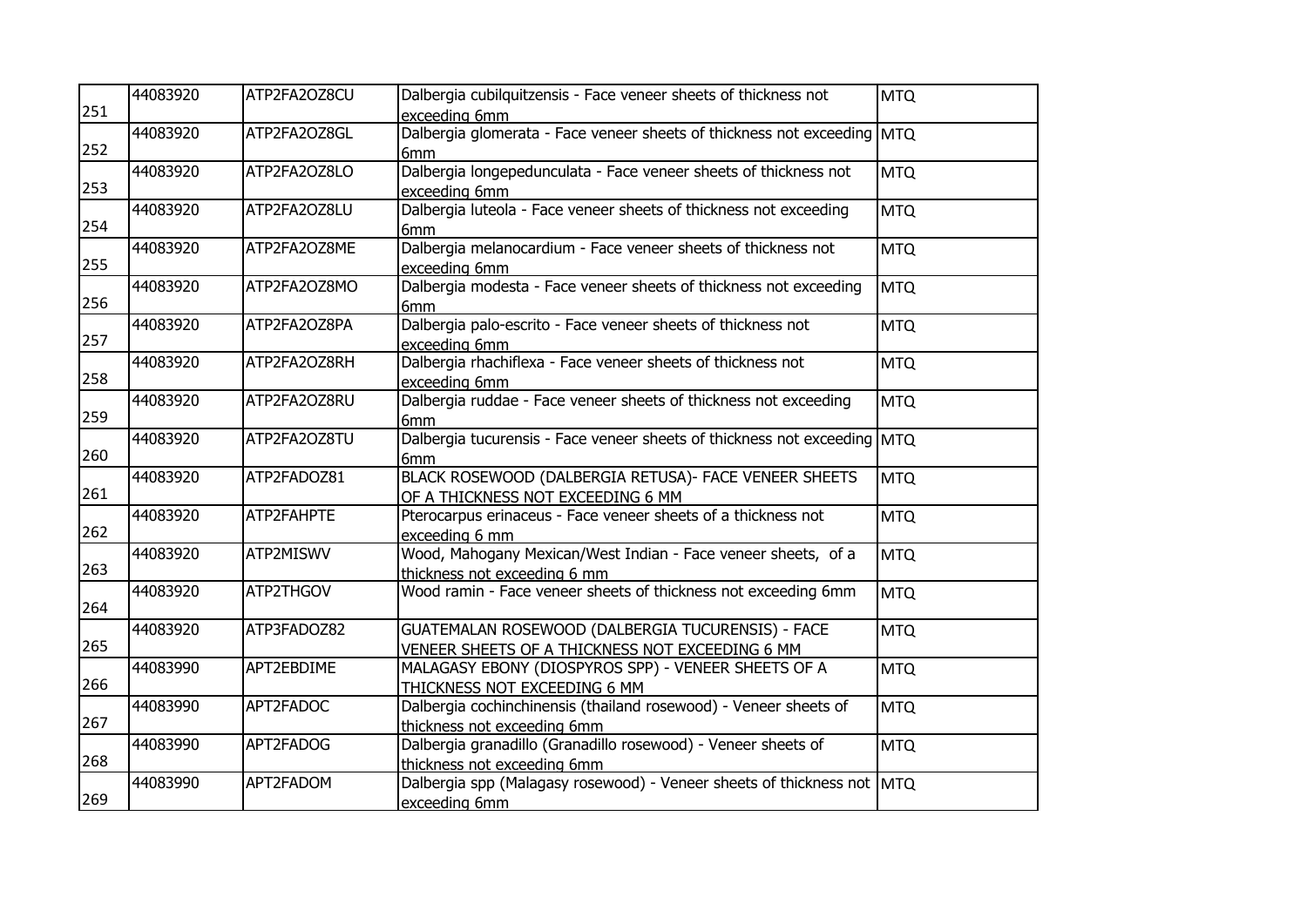| 270 | 44083990 | APT2FADOS    | HONDURAN ROSEWOOD (DALBERGIA STEVENSONII)- VENEER<br>SHEETS, PLYWOOD                 | <b>MTQ</b> |
|-----|----------|--------------|--------------------------------------------------------------------------------------|------------|
| 271 | 44083990 | ATP2FA1GUD   | Guibourtia demeusei - Veneer sheets of thickness not exceeding<br>6mm                | <b>MTQ</b> |
| 272 | 44083990 | ATP2FA1GUP   | Guibourtia pellegriniana - Veneer sheets of thickness not exceeding<br>6mm           | <b>MTQ</b> |
| 273 | 44083990 | ATP2FA1GUT   | Guibourtia tessmannii - Veneer sheets of thickness not exceeding<br>6mm              | <b>MTQ</b> |
| 274 | 44083990 | ATP2FA1OZ8BA | Dalbergia baronii - Veneer sheets of thickness not exceeding 6mm                     | <b>MTQ</b> |
| 275 | 44083990 | ATP2FA1OZ8LA | Dalbergia latifolia - Veneer sheets of thickness not exceeding 6mm                   | <b>MTQ</b> |
| 276 | 44083990 | ATP2FA1OZ8MA | Dalbergia melanoxylon - Veneer sheets of thickness not exceeding<br>6mm              | <b>MTQ</b> |
| 277 | 44083990 | ATP2FA2OZ8   | Dalbergia spp - Veneer sheets of thickness not exceeding 6mm                         | <b>MTQ</b> |
| 278 | 44083990 | ATP2FA2OZ8CA | Dalbergia calderonii - Veneer sheets of thickness not exceeding 6mm                  | <b>MTQ</b> |
| 279 | 44083990 | ATP2FA2OZ8CL | Dalbergia calycina - Veneer sheets of thickness not exceeding 6mm                    | <b>MTQ</b> |
| 280 | 44083990 | ATP2FA2OZ8CO | Dalbergia congestiflora - Veneer sheets of thickness not exceeding<br>6mm            | <b>MTQ</b> |
| 281 | 44083990 | ATP2FA2OZ8CU | Dalbergia cubilquitzensis - Veneer sheets of thickness not exceeding<br>6mm          | <b>MTQ</b> |
| 282 | 44083990 | ATP2FA2OZ8GL | Dalbergia glomerata - Veneer sheets of thickness not exceeding<br>6 <sub>mm</sub>    | <b>MTQ</b> |
| 283 | 44083990 | ATP2FA2OZ8LO | Dalbergia longepedunculata - Veneer sheets of thickness not<br>exceeding 6mm         | <b>MTQ</b> |
| 284 | 44083990 | ATP2FA2OZ8LU | Dalbergia luteola - Veneer sheets of thickness not exceeding 6mm                     | <b>MTQ</b> |
| 285 | 44083990 | ATP2FA2OZ8ME | Dalbergia melanocardium - Veneer sheets of thickness not exceeding MTQ<br>6mm        |            |
| 286 | 44083990 | ATP2FA2OZ8MO | Dalbergia modesta - Veneer sheets of thickness not exceeding 6mm                     | <b>MTQ</b> |
| 287 | 44083990 | ATP2FA2OZ8PA | Dalbergia palo-escrito - Veneer sheets of thickness not exceeding<br>6 <sub>mm</sub> | <b>MTQ</b> |
| 288 | 44083990 | ATP2FA2OZ8RH | Dalbergia rhachiflexa - Veneer sheets of thickness not exceeding<br>6mm              | <b>MTQ</b> |
| 289 | 44083990 | ATP2FA2OZ8RU | Dalbergia ruddae - Veneer sheets of thickness not exceeding 6mm                      | <b>MTQ</b> |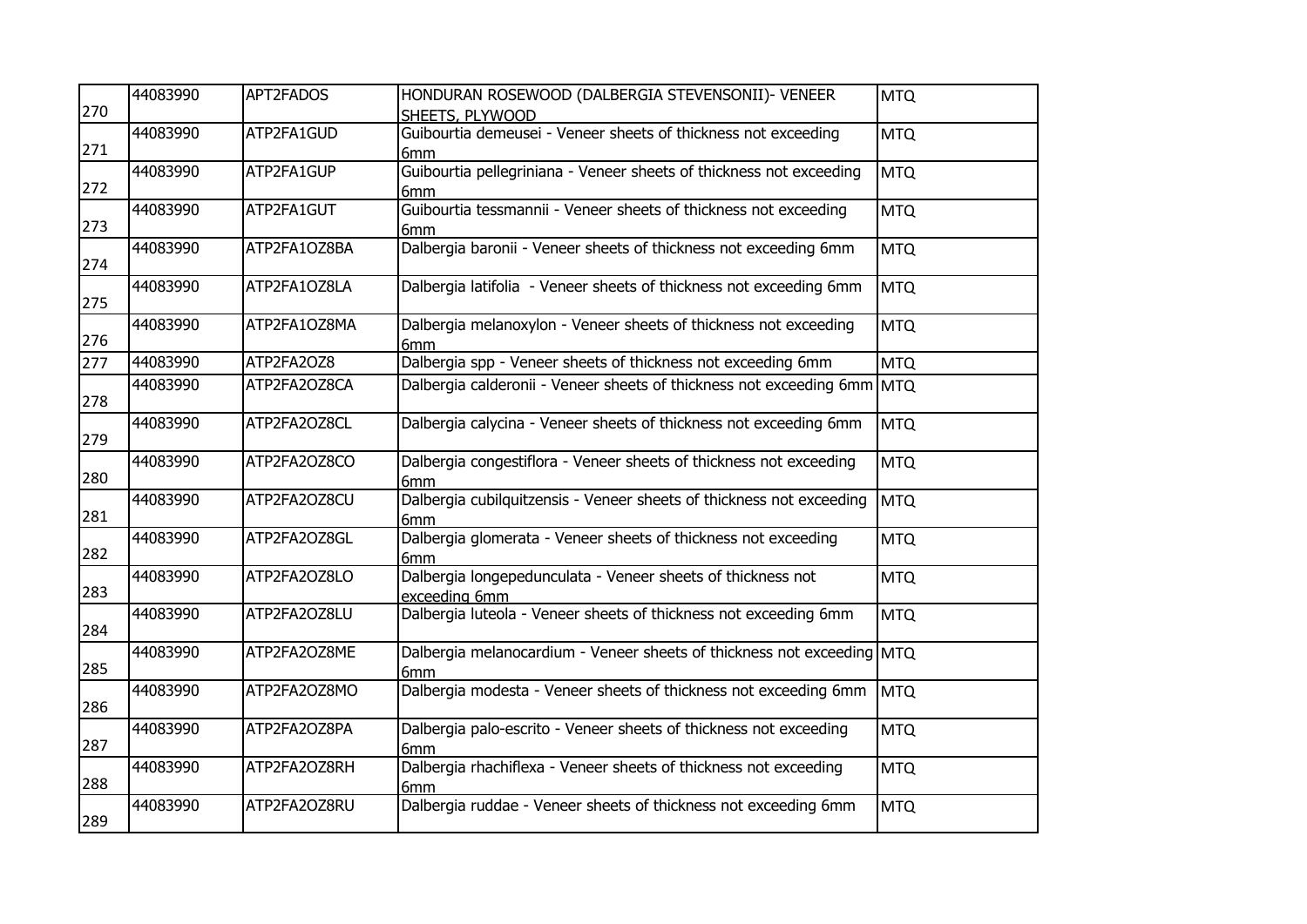|     | 44083990 | ATP2FA2OZ8TU | Dalbergia tucurensis - Veneer sheets of thickness not exceeding                        | <b>MTQ</b> |
|-----|----------|--------------|----------------------------------------------------------------------------------------|------------|
| 290 |          |              | 6mm                                                                                    |            |
| 291 | 44083990 | ATP2FADOZ81  | BLACK ROSEWOOD (DALBERGIA RETUSA) - VENEER SHEETS OF A<br>THICKNESS NOT EXCEEDING 6 MM | <b>MTQ</b> |
|     | 44083990 | ATP2FAHPTE   | Pterocarpus erinaceus - Veneer sheets of a thickness not exceeding                     | <b>MTQ</b> |
| 292 |          |              | 6 mm                                                                                   |            |
| 293 | 44083990 | ATP2MISWL    | Wood Mahogany - Laminated wood                                                         | <b>MTQ</b> |
|     | 44083990 | ATP2MISWV    | Wood Mahogany Mexican/West Indian - Veneer sheets of thickness                         | <b>MTQ</b> |
| 294 |          |              | not exceeding 6mm                                                                      |            |
| 295 | 44083990 | ATP2THGOL    | Wood Ramin - Laminated wood                                                            | <b>MTQ</b> |
| 296 | 44083990 | ATP2THGOV    | Wood ramin - Veneer sheets of thickness not exceeding 6mm                              | <b>MTQ</b> |
|     | 44083990 | ATP3FADOZ82  | GUATEMALAN ROSEWOOD (DALBERGIA TUCURENSIS) - VENEER                                    | <b>MTQ</b> |
| 297 |          |              | SHEETS OF A THICKNESS NOT EXCEEDING 6 MM                                               |            |
|     | 44089010 | APT2SANOLA   | EAST AFRICAN SANDALWOOD (OSYRIS LANCEOLATA)- FACE                                      | <b>MTQ</b> |
|     |          |              | VENEER SHEETS, PLYWOOD, OF A THICKNESS NOT EXCEEDING 6                                 |            |
| 298 |          |              | <b>MM</b>                                                                              |            |
|     | 44089010 | ATP3FGQM     | MONGOLIAN OAK (QUERCUS MONGOLICA) - FACE VENEER SHEETS                                 | <b>MTQ</b> |
| 299 |          |              | OF A THICKNESS NOT EXCEEDING 6 MM                                                      |            |
|     | 44089090 | APT2SANOLA   | EAST AFRICAN SANDALWOOD (OSYRIS LANCEOLATA)- VENEER                                    | <b>MTQ</b> |
|     |          |              | SHEETS, PLYWOOD, OF A THICKNESS NOT EXCEEDING 6 MM                                     |            |
| 300 |          |              |                                                                                        |            |
|     | 44089090 | ATP0ZZVR     | OTHER SHEETS FOR VENEERING PLYWOOD OR SIMILAR                                          | <b>MTQ</b> |
|     |          |              | LAMINATED WOOD & OTHER WOOD SAWN LENGTHWISE SLICED                                     |            |
|     |          |              | OR PEELED OF OTHER WOOD NOT OVER 6MM THICK (MTQ)                                       |            |
| 301 |          |              |                                                                                        |            |
| 302 | 44089090 | ATP3FGQM     | MONGOLIAN OAK (QUERCUS MONGOLICA) - VENEER SHEETS OF A                                 | <b>MTQ</b> |
|     | 44129910 | ATP2FALPTE   | THICKNESS NOT EXCEEDING 6 MM<br>PTEROCARPUS ERINACEUS PLYWOOD WITH AT LEAST ONE SIDE   |            |
| 303 |          |              | <b>FACED WITH PLASTICS</b>                                                             | <b>MTQ</b> |
|     | 44129920 | ATP2FALPTE   | PTEROCARPUS ERINACEUS PLYWOOD WITH AT LEAST ONE SIDE                                   | <b>MTQ</b> |
| 304 |          |              | <b>FACED WITH TEAK</b>                                                                 |            |
|     | 44129930 | ATP2FALPTE   | PTEROCARPUS ERINACEUS PLYWOOD WITH AT LEAST ONE SIDE                                   | <b>MTQ</b> |
| 305 |          |              | FACED WITH OTHER TROPICAL WOOD                                                         |            |
| 306 | 44129990 | ATP2FA1GUD   | Guibourtia demeusei - Plywood                                                          | <b>MTQ</b> |
| 307 | 44129990 | ATP2FA1GUP   | Guibourtia pellegriniana - Plywood                                                     | <b>MTQ</b> |
| 308 | 44129990 | ATP2FA1GUT   | Guibourtia tessmannii - Plywood                                                        | <b>MTQ</b> |
| 309 | 44129990 | ATP2FA1OZ8BA | Dalbergia baronii - Plywood                                                            | <b>MTQ</b> |
| 310 | 44129990 | ATP2FA1OZ8LA | Dalbergia latifolia - Plywood                                                          | <b>MTQ</b> |
|     |          |              |                                                                                        |            |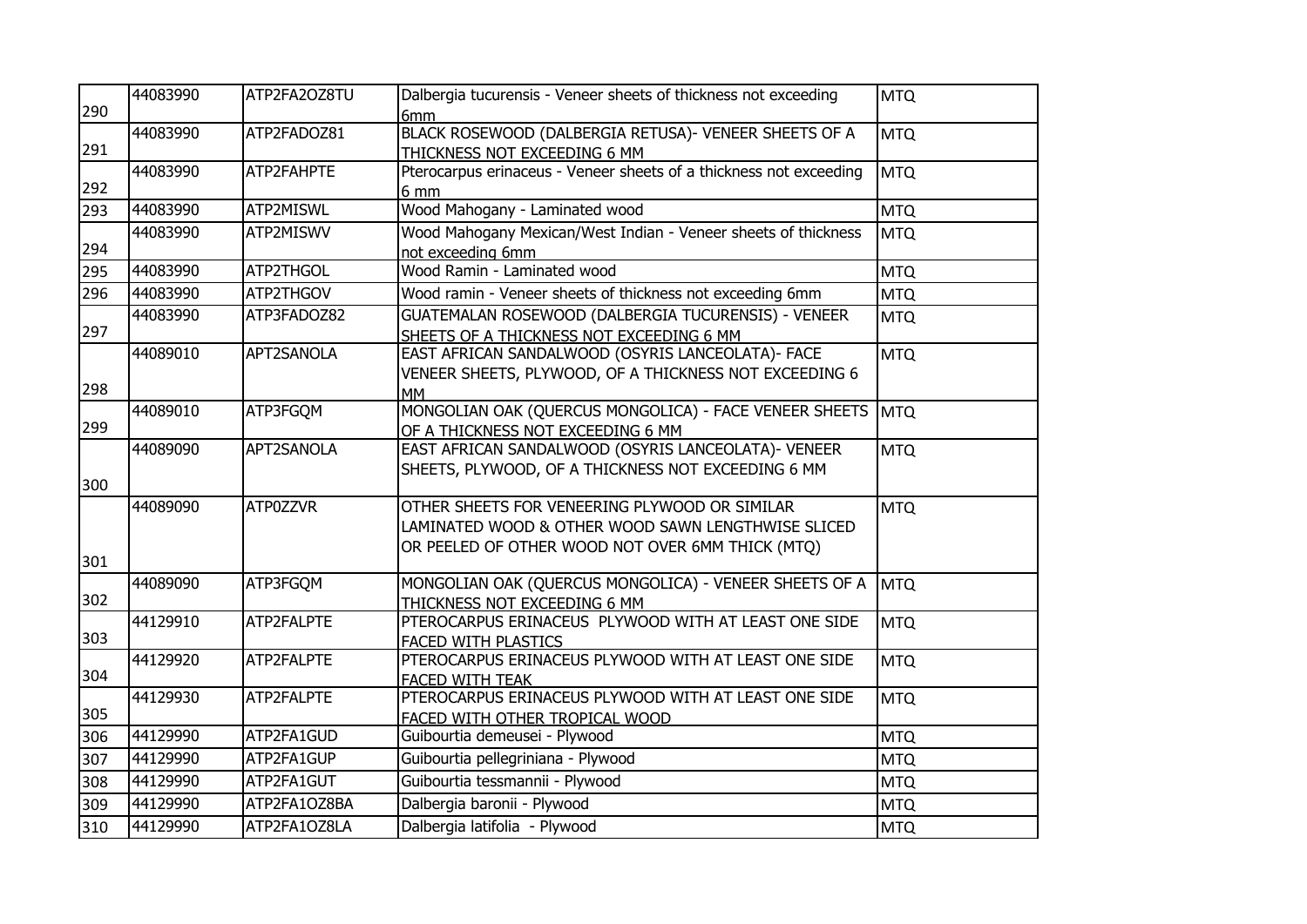| 311 | 44129990 | ATP2FA1OZ8MA | Dalbergia melanoxylon - Plywood                                                      | <b>MTQ</b> |
|-----|----------|--------------|--------------------------------------------------------------------------------------|------------|
| 312 | 44129990 | ATP2FA1OZ8ST | Dalbergia stevensonii (Honduran rosewood) - Plywood                                  | <b>MTQ</b> |
| 313 | 44129990 | ATP2FA2OZ8   | Dalbergia spp - Plywood                                                              | <b>MTQ</b> |
| 314 | 44129990 | ATP2FA2OZ8CA | Dalbergia calderonii - Plywood                                                       | <b>MTQ</b> |
| 315 | 44129990 | ATP2FA2OZ8CL | Dalbergia calycina - Plywood                                                         | <b>MTQ</b> |
| 316 | 44129990 | ATP2FA2OZ8CO | Dalbergia congestiflora - Plywood                                                    | <b>MTQ</b> |
| 317 | 44129990 | ATP2FA2OZ8CU | Dalbergia cubilquitzensis - Plywood                                                  | <b>MTQ</b> |
| 318 | 44129990 | ATP2FA2OZ8GL | Dalbergia glomerata - Plywood                                                        | <b>MTQ</b> |
| 319 | 44129990 | ATP2FA2OZ8LO | Dalbergia longepedunculata - Plywood                                                 | <b>MTQ</b> |
| 320 | 44129990 | ATP2FA2OZ8LU | Dalbergia luteola - Plywood                                                          | <b>MTQ</b> |
| 321 | 44129990 | ATP2FA2OZ8ME | Dalbergia melanocardium - Plywood                                                    | <b>MTQ</b> |
| 322 | 44129990 | ATP2FA2OZ8MO | Dalbergia modesta - Plywood                                                          | <b>MTQ</b> |
| 323 | 44129990 | ATP2FA2OZ8PA | Dalbergia palo-escrito - Plywood                                                     | <b>MTQ</b> |
| 324 | 44129990 | ATP2FA2OZ8RH | Dalbergia rhachiflexa - Plywood                                                      | <b>MTQ</b> |
| 325 | 44129990 | ATP2FA2OZ8RU | Dalbergia ruddae - Plywood                                                           | <b>MTQ</b> |
| 326 | 44129990 | ATP2FA2OZ8TU | Dalbergia tucurensis - Plywood                                                       | <b>MTQ</b> |
| 327 | 44129990 | ATP2FAHPTE   | Pterocarpus erinaceus - Plywood                                                      | <b>MTQ</b> |
|     | 44129990 | ATP2FALPTE   | PTEROCARPUS ERINACEUS PLYWOOD WITH AT LEAST ONE SIDE                                 | <b>MTQ</b> |
| 328 |          |              | FACED WITH OTHER MATERIALS                                                           |            |
| 329 | 44129990 | ATP3OLFM     | MANCHURIAN ASH (FRAXINUS MANDSHURICA) - PLYWOOD                                      | <b>MTQ</b> |
| 330 | 44140000 | ATP2MISWF    | Wood Mahogany wooden frames for paintings, photographs, mirror<br>or similar objects | <b>NMB</b> |
|     | 44140000 | ATP2THGOF    | Wood Ramin wooden frames for paintings, photographs, mirror or                       | <b>NMB</b> |
| 331 |          |              | similar objects                                                                      |            |
| 332 | 44181000 | ATP2MISWW    | Wood Mahogany windows, French windows and their frames                               | <b>NMB</b> |
| 333 | 44181000 | ATP2THGOW    | Wood Ramin windows, French windows and their frames                                  | <b>NMB</b> |
| 334 | 44182000 | ATP2MISWD    | Wood Mahogany doors and their frames and thresholds                                  | <b>NMB</b> |
| 335 | 44182000 | ATP2THGOD    | Wood Ramin doors and their frames and thresholds                                     | <b>NMB</b> |
|     | 92011000 | ATP2FASOZ8UP | Upright piano made of Dalbergia spp or with parts containing                         | <b>NMB</b> |
| 336 |          |              | Dalbergia spp                                                                        |            |
| 337 | 92012000 | ATP2FASOZ8GP | Grand piano made of Dalbergia spp or with parts containing<br>Dalbergia spp          | <b>NMB</b> |
|     | 92019000 | ATP2FASOZ8AP | Automatic piano, harpsichords and other keyboard stringed                            | <b>NMB</b> |
|     |          |              | instruments made of Dalbergia spp or with parts containing                           |            |
| 338 |          |              | Dalbergia spp                                                                        |            |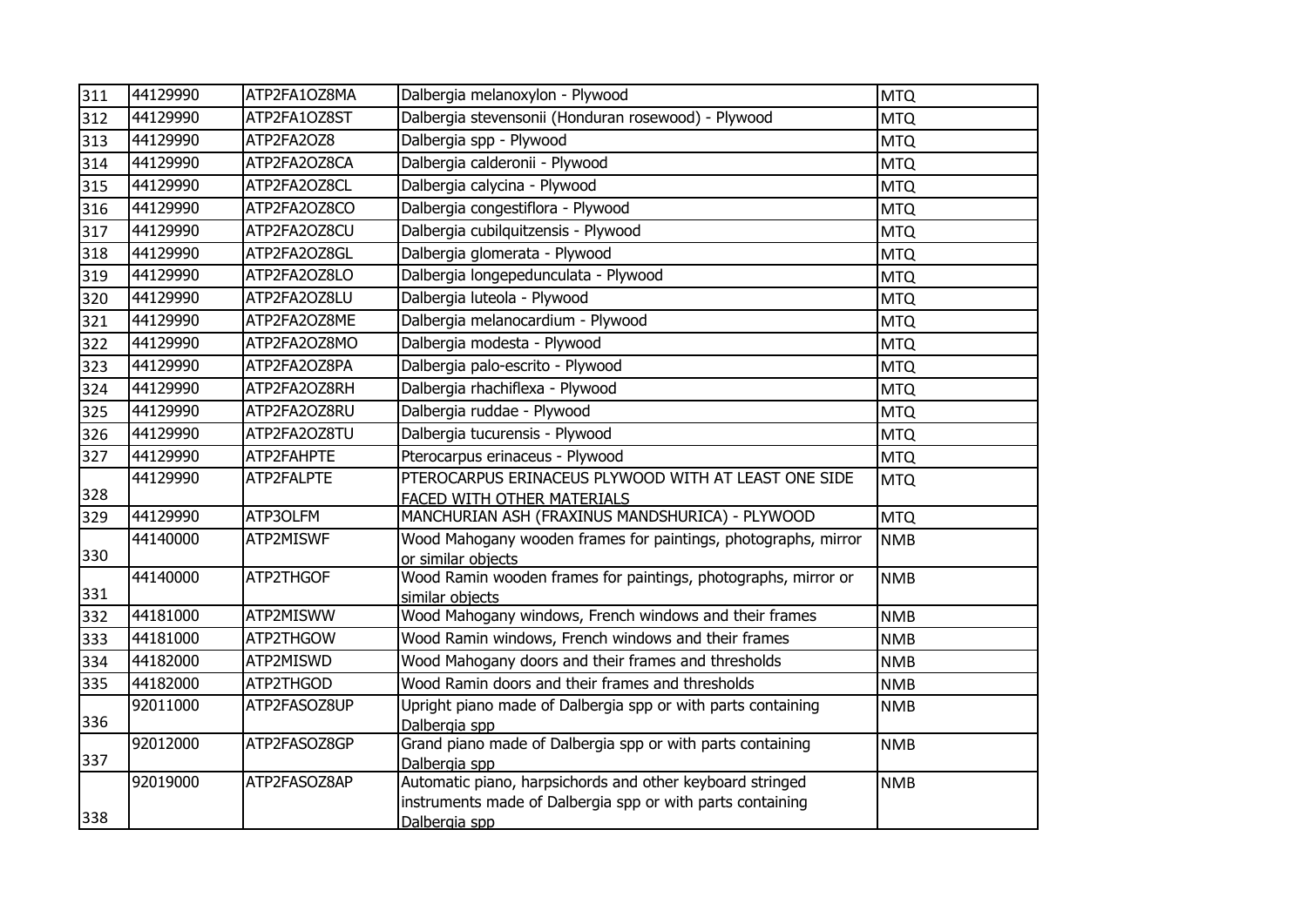|     | 92021000 | ATP2FASOZ84  | String musical instruments played with a bow e.g. violin made of    | <b>NMB</b> |
|-----|----------|--------------|---------------------------------------------------------------------|------------|
| 339 |          |              | Dalbergia spp or with parts containing Dalbergia spp                |            |
|     | 92029000 | ATP1FADONGU  | Other string musical instruments e.g. guitars, harps made of        | <b>NMB</b> |
| 340 |          |              | DALBEGIA NIGRA (BRAZILIAN ROSEWOOD)                                 |            |
|     | 92029000 | ATP2FASOZ86  | Other string musical instruments e.g. guitars, harps made of        | <b>NMB</b> |
| 341 |          |              | Dalbergia spp or with parts containing Dalbergia spp                |            |
|     | 92051000 | ATP2FASOZ8WB | Brass-wind instruments e.g. trumpets made of Dalbergia spp or with  | <b>NMB</b> |
| 342 |          |              | parts containing Dalbergia spp                                      |            |
|     | 92059010 | ATP2FASOZ8KB | Keyboard pipe organs; harmoniums and similar keyboard               | <b>NMB</b> |
|     |          |              | instruments with free metal reeds made of Dalbergia spp or with     |            |
| 343 |          |              | parts containing Dalbergia spp                                      |            |
|     | 92059090 | ATP2FASOZ8WO | Other wind instruments made of Dalbergia spp or with parts          | <b>NMB</b> |
| 344 |          |              | containing Dalbergia spp                                            |            |
|     | 92060000 | ATP2FASOZ8PE | Percussion musical instruments e.g. drums, xylophones, cymbals,     | <b>NMB</b> |
|     |          |              | castanets, maracas made of Dalbergia spp or with parts containing   |            |
| 345 |          |              | Dalbergia spp                                                       |            |
|     | 92071000 | ATP2FASOZ8KA | Keyboard instruments, other than accordions, the sound of which is  | <b>NMB</b> |
|     |          |              | produced, or must be amplified, electrically e.g. organs, made of   |            |
|     |          |              | Dalbergia spp or with parts containing Dalbergia spp                |            |
| 346 |          |              |                                                                     |            |
|     | 92079000 | ATP2FASOZ8AC | Accordions and other musical instruments, the sound of which is     | <b>NMB</b> |
|     |          |              | produced, or must be amplified, electrically, made of Dalbergia spp |            |
| 347 |          |              | or with parts containing Dalbergia spp                              |            |
|     | 94033000 | ATP2FA4OZ8   | Wooden furniture of a kind used in offices made of Dalbergia spp or | <b>NMB</b> |
| 348 |          |              | with parts containing Dalbergia spp                                 |            |
|     | 94034000 | ATP2FAKOZ8   | Wooden furniture of a kind used in the kitchen made of Dalbergia    | <b>NMB</b> |
| 349 |          |              | spp or with parts containing Dalbergia spp                          |            |
|     | 94034000 | ATP2MISWKA   | ooden furniture of a kind used in the kitchen made of mahogany -    | <b>NMB</b> |
| 350 |          |              | assembled                                                           |            |
|     | 94034000 | ATP2MISWKU   | Wooden furniture of a kind used in the kitchen made of mahogany-    | <b>NMB</b> |
| 351 |          |              | not assembled                                                       |            |
|     | 94034000 | ATP2THGOKA   | Wooden furniture of a kind used in the kitchen made of ramin -      | <b>NMB</b> |
| 352 |          |              | assembled                                                           |            |
|     | 94034000 | ATP2THGOKU   | Wooden furniture of a kind used in the kitchen made of ramin - not  | <b>NMB</b> |
| 353 |          |              | assembled                                                           |            |
|     | 94035000 | ATP2FABOZ8   | Wooden furniture of a kind used in the bedroom made of Dalbergia    | <b>NMB</b> |
| 354 |          |              | spp or with parts containing Dalbergia spp                          |            |
|     | 94035000 | ATP2MISWBA   | Wooden furniture of a kind used in the bedroom, in sets made of     | <b>NMB</b> |
| 355 |          |              | mahogany - assembled                                                |            |